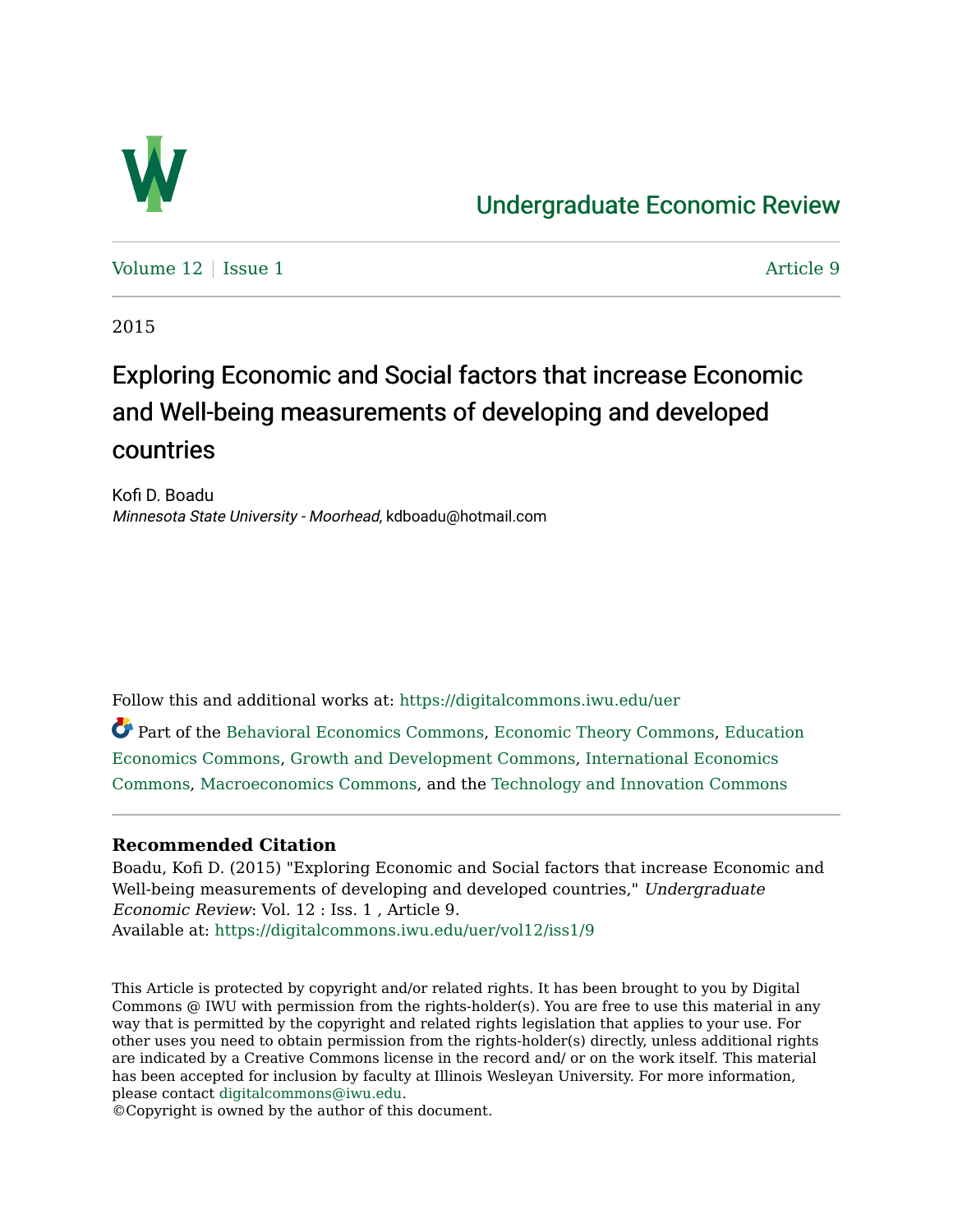### Exploring Economic and Social factors that increase Economic and Well-being measurements of developing and developed countries

#### Abstract

The historical growth paths of developed and developing countries reveal the challenges that developing countries face in traveling the road from poverty to prosperity. Based on economic development literature, economic theory, and ordinary least squares (OLS) regression method, this research considers whether or not, and to what extent globalization characteristics, foreign direct investment levels (FDI), secondary school enrollment rates, information communication technology (ICT) as a percentage of trade imports, and happiness levels of 103 developing and developed countries, impact their GDP per capita levels. This paper will also take a look at alternative ways of viewing and measuring economic success.

#### Keywords

Development economics, well being, happiness, GDP, GDP per capita, developing, developed

#### Cover Page Footnote

I would like to thank Professor Tonya J. Hansen and Professor Oscar Flores in Minnesota State University Moorhead for helping me with this paper.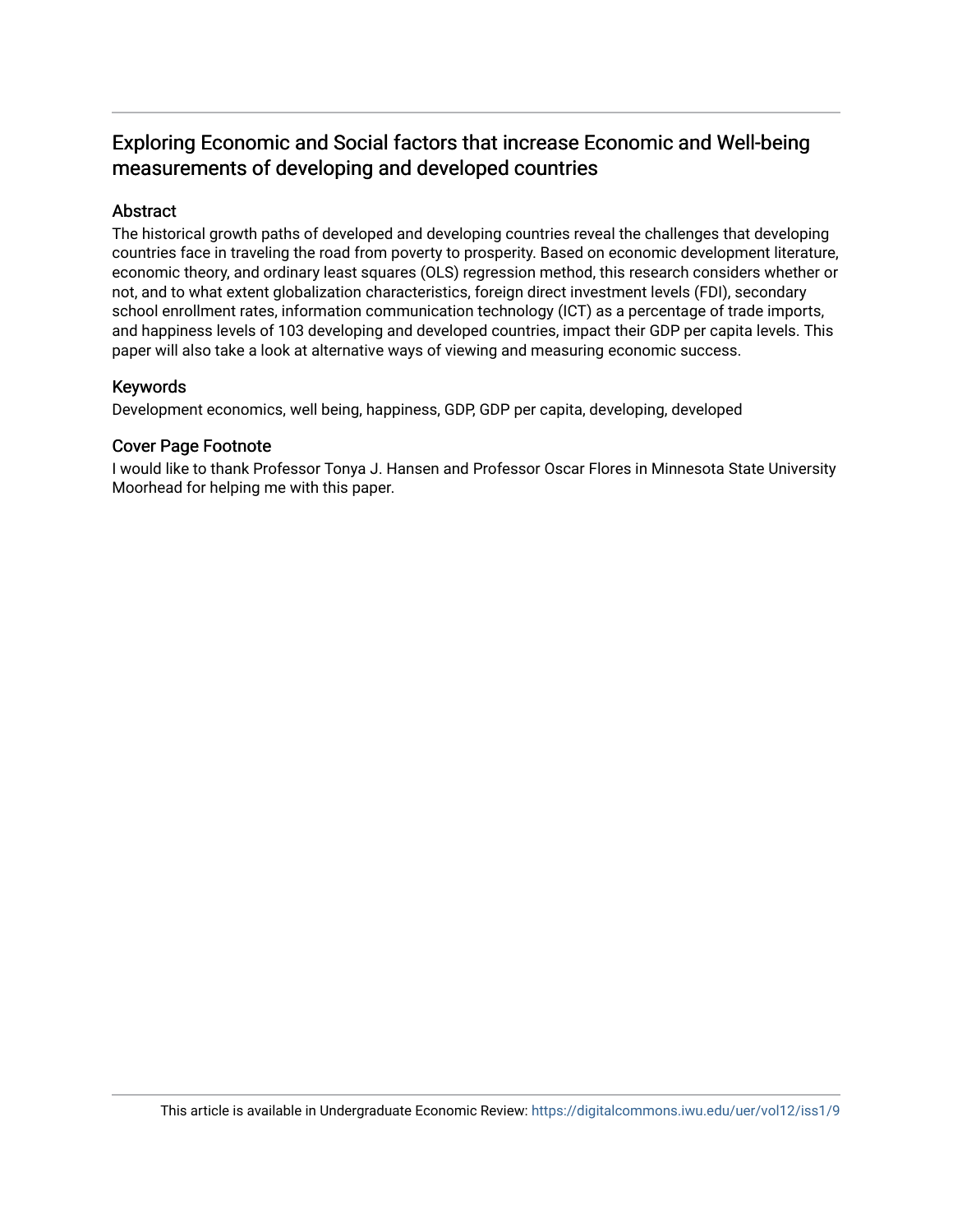Exploring economic and social factors that increase economic and well-being measurements of developing and developed countries

Kofi Boadu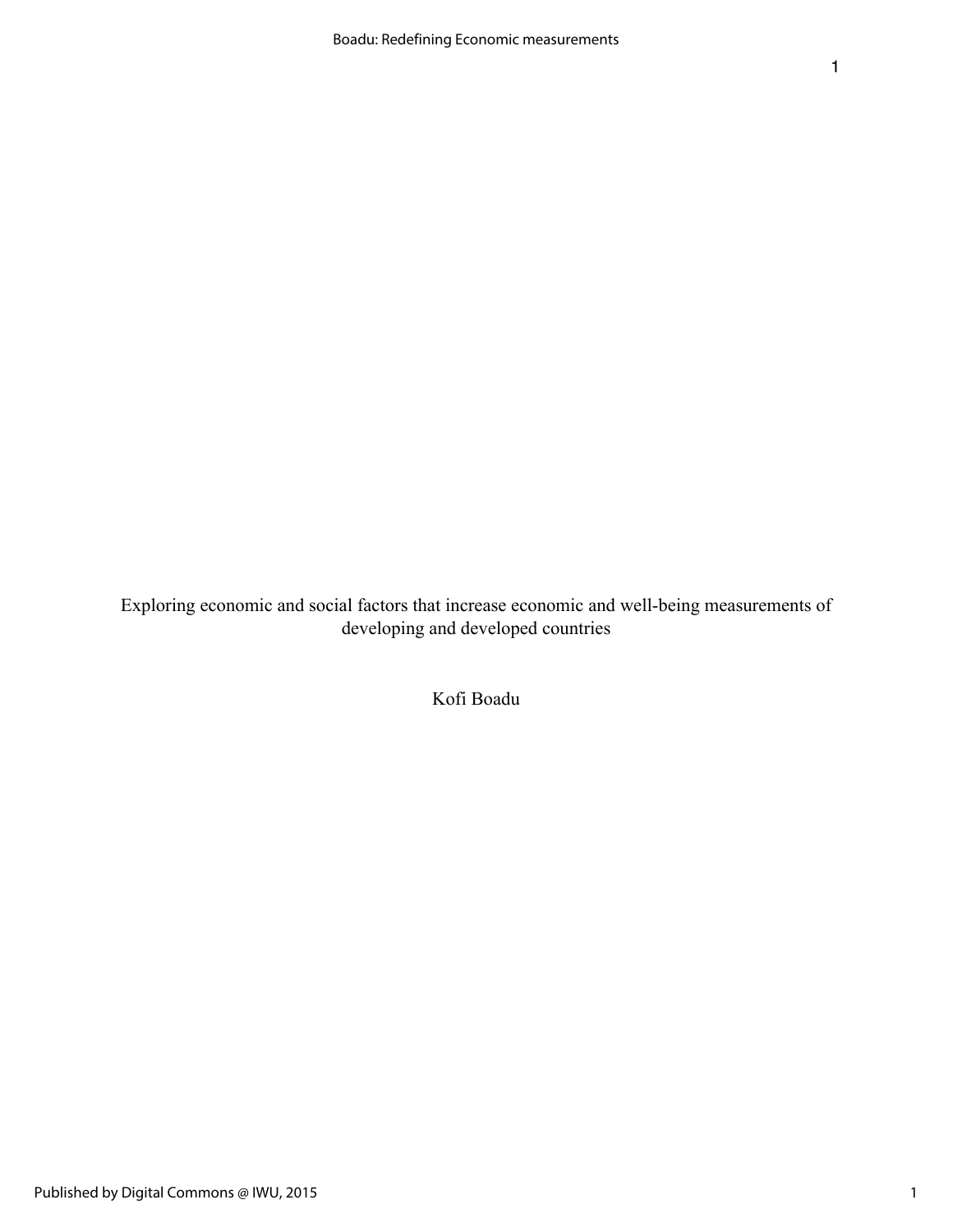#### **Abstract**

Gross domestic product (GDP) per capita is a recognized measure for comparing the standard of living between different nations, or monitoring conditions in an individual nation over time. Comparisons between 2013 GDP per capita of the United States (\$53,042) and developing nations such as Guatemala (\$3,478), Nepal (\$694), Ghana (\$1,858), Philippines (\$2,765), and Malawi (\$227) reveal that widespread differences remain. The historical growth paths of developed and developing countries reveal the challenges that developing countries face in traveling the road from poverty to prosperity. The main purpose of this paper is take a look at alternative ways of viewing and measuring economic success.

To do that, an overview of current traditional economic measures will be reviewed and tested with the aid of economic development literature, economic theory, and ordinary least squares (OLS) regression method. Specifically, globalization characteristics, foreign direct investment levels (FDI), secondary school enrollment rates, information communication technology (ICT) as a percentage of trade imports, and happiness levels, will be tested to ascertain its impact on GDP per capita levels of 103 developing and developed countries. Results of this country-level and cross-sectional study can give domestic firms, foreign firms, and international policymakers (especially in developing countries) an idea of the accuracy of traditional economic indicators, and how nontraditional ones can aid in providing a better picture of their economies. This will help them increase economic growth indicators, but at the same time increase the overall well-being of their citizens.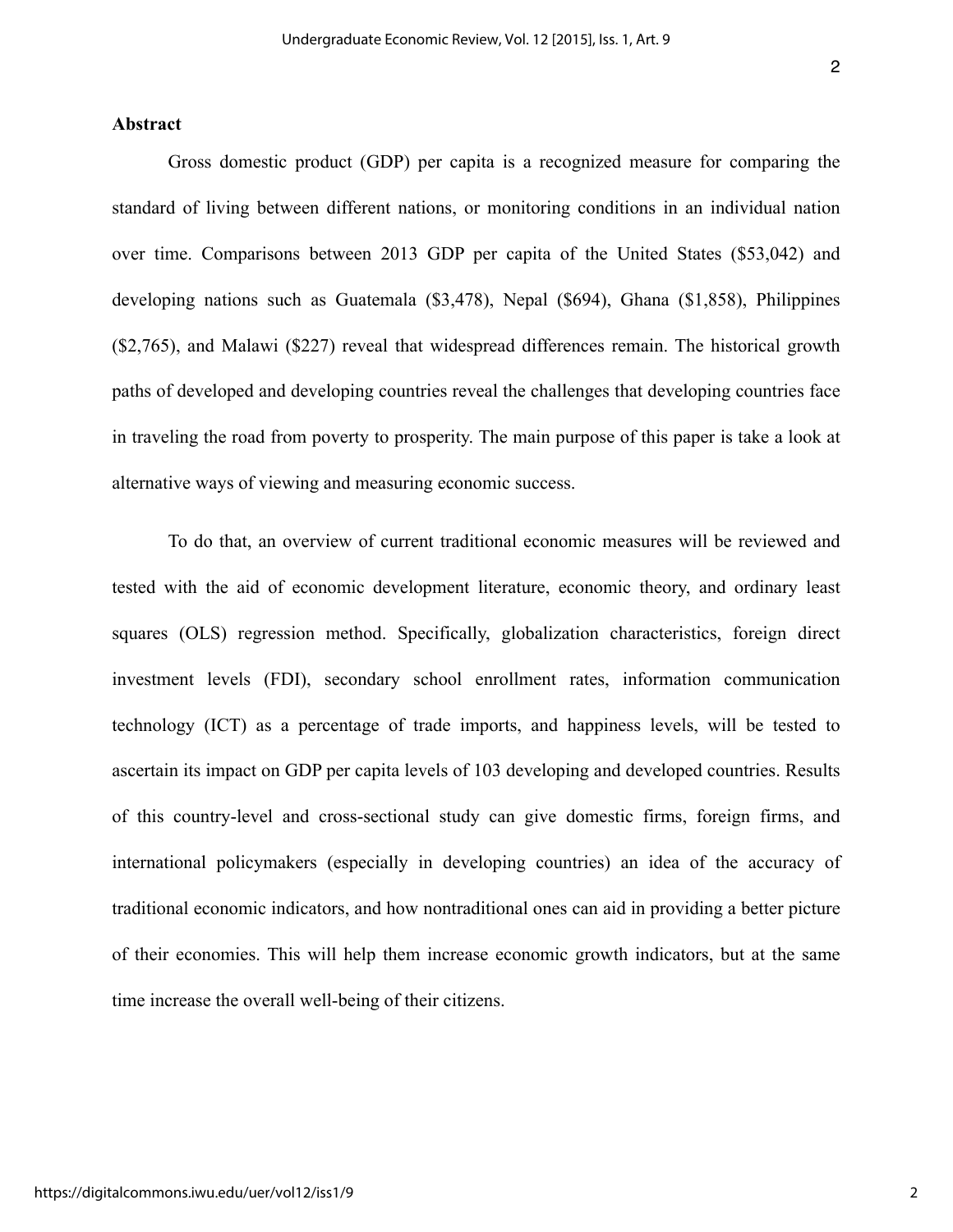#### **Introduction**

All governments have finite resources and budget constraints. Due to this, they seek to find out how much spending and time should go into things like education; or if interest rates should be increased to attract foreign investment. In essence, countries want to know what it takes to attain higher levels of wealth indicators (such as real GDP). Developing countries sometimes ask, what will it take to attain similar levels of wealth indicators as developed nations? This is the idea of convergence theory. Convergence theory states that countries with lower income per capita can converge to countries with higher income per capita due to ready access to technology. According to this theory, developing countries have to just absorb technological transfers from developed countries to successfully increase income per capita to similar levels. Convergence theory essentially brings up the idea that maybe developing countries need not reinvent the wheel.

Although convergence theory is influential in growth economics, this paper will focus mainly on testing economic growth indicators. However, due to parallelism between the two ideas growth concepts will be explored and explained using convergence theory. The convoluted nature of this topic questions whether there could be other unknown variables that could potentially close the GDP per capita gap between developing and developed countries. Better yet, how do we know for certain if this is the gap we should be closing? Do traditional economic measurements like GDP per capita accurately report the overall well-being of people? Should developing and developed countries be spending their efforts in closing different measurement gaps? These questions, and more, are precisely why this paper seeks to asses alternative ways of viewing and measuring economic success.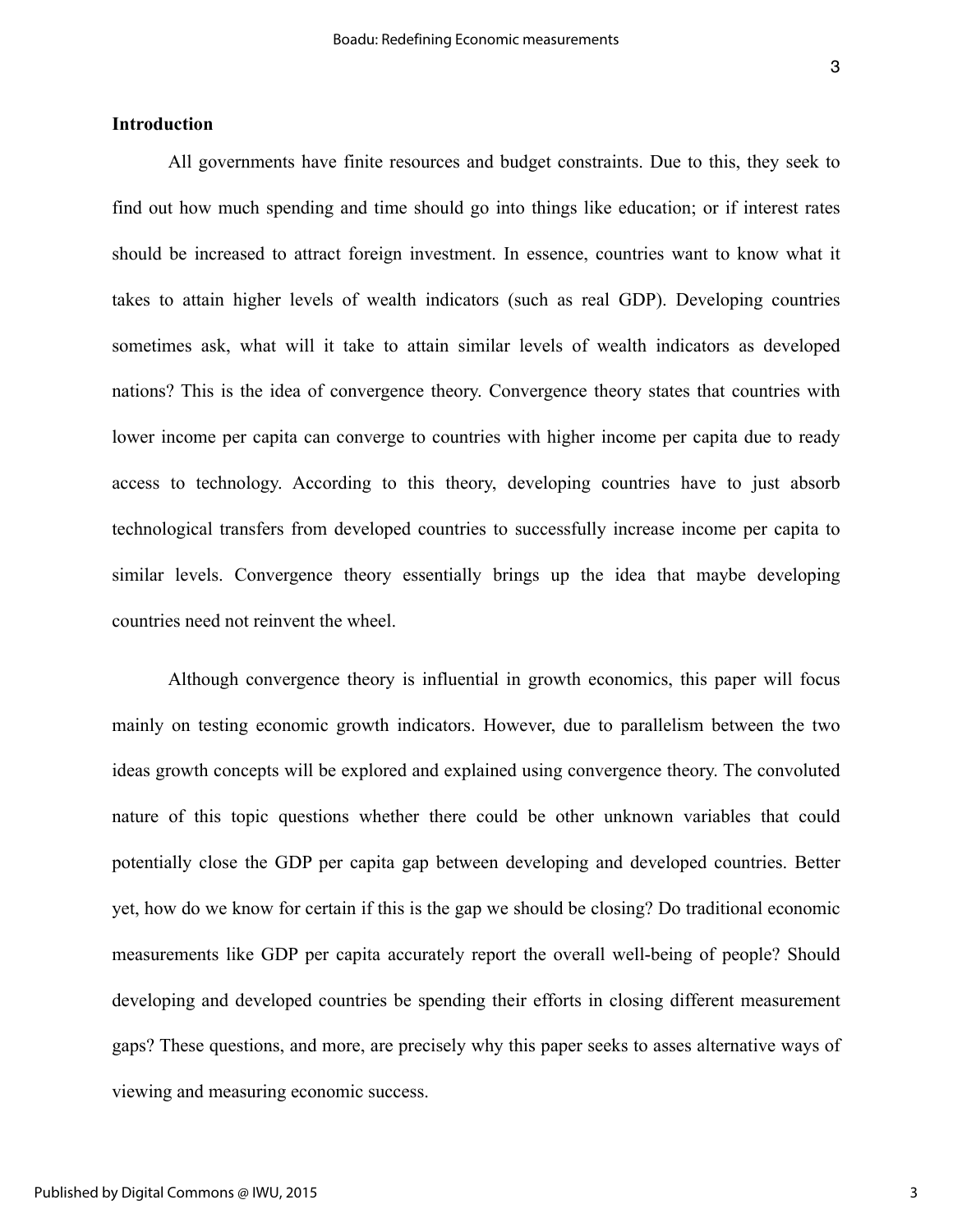GDP has been in existence for so long that majority of people, countries, and the international community views it as the yardstick for economic success. However like many things, it was born out of the circumstances and beliefs of a specific era. In 1665 Thomas Petty made the first estimates of national accounts in England. It was an attempt to "ascertain the taxable capacity of the nation." (Cobb, Halstead, Rowe 1995) A more focused method also came out of France around that time. Adam Smith's approach revealed a general view of national wealth that encompassed manufacturing. However he excluded the entertainment and service industries which are primarily what the American economy is known for today. GDP was made to measure the total value production of activities that are counted on the national accounts system. It makes no judgments on the costs or benefits of the goods and services that are produced.

In 1931 during Hoover's administration, government and private experts were asked to answer questions concerning the economy. This turned out to be a futile endeavor due to the lack of real data to assist in providing conclusive answers. During the last year of the Hoover Administration the Senate asked the Commerce Department to prepare estimates of the national income. The Department tasked a young Economist, called Simon Kuznets, with developing a consistent set of national accounts. It was this that set the framework for the GDP measurement. It is interesting to note that Simon Kuznets was skeptical of the system he created. In his first report to Congress in 1934, he attempted to clue in the nation of the glaring limitations of the very system he created. In his report he concluded that, "the welfare of a nation can scarcely be inferred from a measurement of national income as defined above." In 1962 he reechoed the same message of the reconstruction of the National Accounting System he created. He said,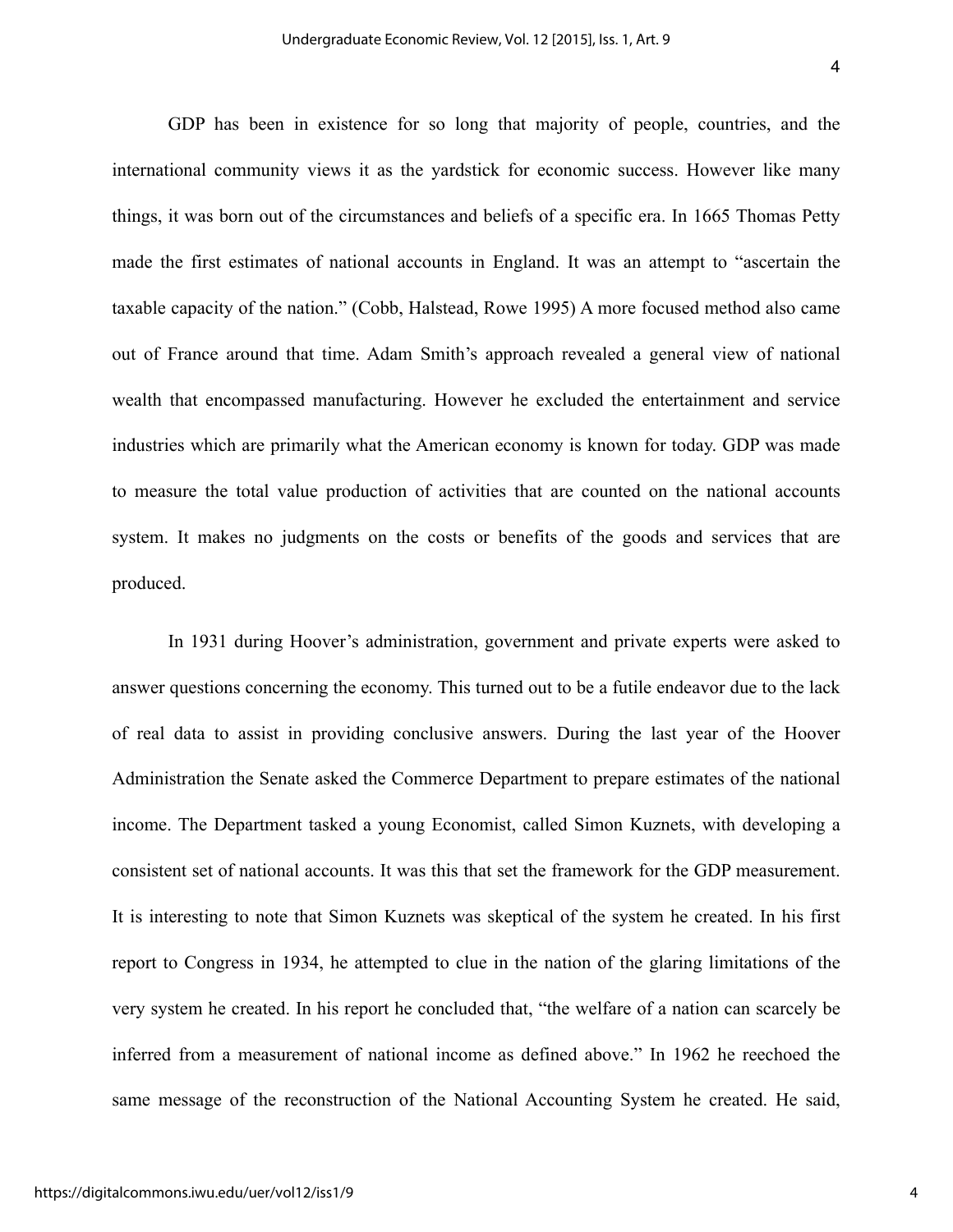"Distinctions must be kept in mind between quantity and quality of growth, between its costs and return, and between the short and the long run. Goals for 'more' growth should specify of what and for what." (Cobb, Halstead, Rowe 1995)

Although useful, GDP does not take into account many things like negative externalities (i.e pollution) that come as a result of the continual increase in production. Pollution like many other negative externalities is counted twice in calculating GDP. It is first counted when a factory produces it as a by-product during the manufacturing process, and is counted again when the same company spends millions of dollars trying to clean it up. The repercussions of such disasters are not only monetary, but can also affect many things like the health of the people. Which may affect their well-being.

Generally it is accepted that the higher the GDP per capita of a country is, the better the citizens of the country are doing. This is based on the assumption that human beings generate well-being entirely from their monetary status. If fact, it appears the amount of political power and respect a country holds is fueled by its GDP per capita level. Therefore, many governments do whatever they can to increase per capita measurements. Unfortunately, due to the fact that the field of economics does not accurately measure the entire well-being of a person, countries may increase per capita measurements (like GDP per capita), and end up not actually increasing the well-being of its people. This creates a need for a new system of measurements that is able to fuse the well-being of citizens and the monetary position of the country and people. This will provide a better idea of how well a country is actually doing. This research will be different from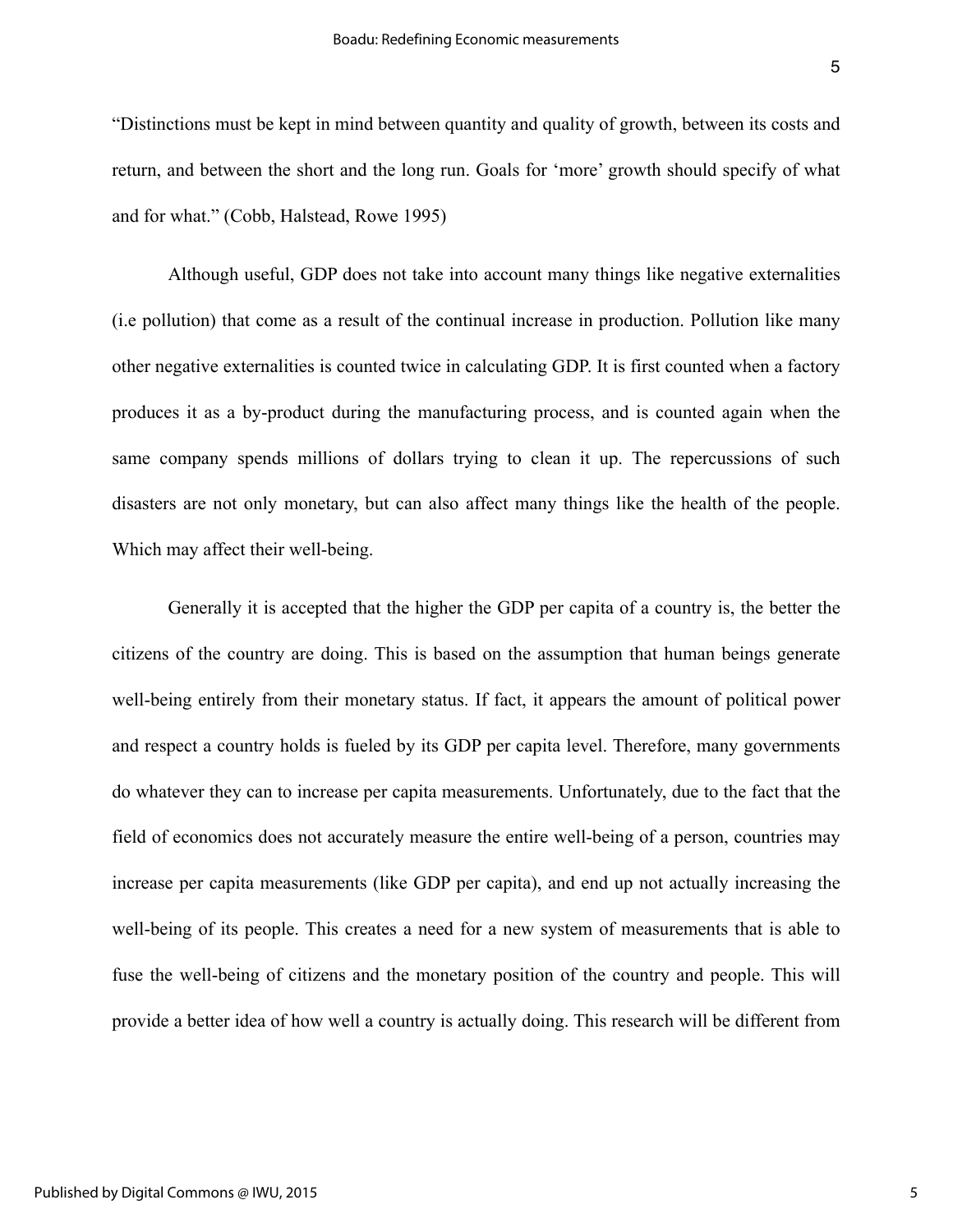previous research in that it will measure traditional and non-traditional economic indicators' impact on GDP per capita.

#### **Literature Review**

Past literature will be reviewed in this section to better understand what convergence and growth theory is and what economists have said about what economic factors are important to increase growth. Research on non-traditional measurements of economic success will also be reviewed. William Baumol (1996) was one of the first economists to use extensive data to attempt an economically sound answer to convergence theory. He concludes that there is strong evidence of convergence in the growth of industrial nations since 1870. Baumol bases this conclusion on the regression of growth of productivity since 1870 for sixteen countries selected and analyzed by Angus Maddison (1982). All sixteen countries acquire modern technology and converge. Robert De Long (1988) did an extensive review of Baumol's work and conclusions. De Long believes that "when properly interpreted Baumol's finding is less informative than one might think."(De Long 1988) He argues strongly of a sample selection problem.

De Long (1988) criticizes Maddison's choice to only include countries that are now considered developed. He says that countries that were considered only relatively developed at the time were complete omitted. Namely, if the sample contained only countries likely to converge, then could any real conclusions be made about the convergence since 1870? He concludes that due to sample selection bias and errors in the measuring of the independent variable, technological differences between developing and developed countries close the gap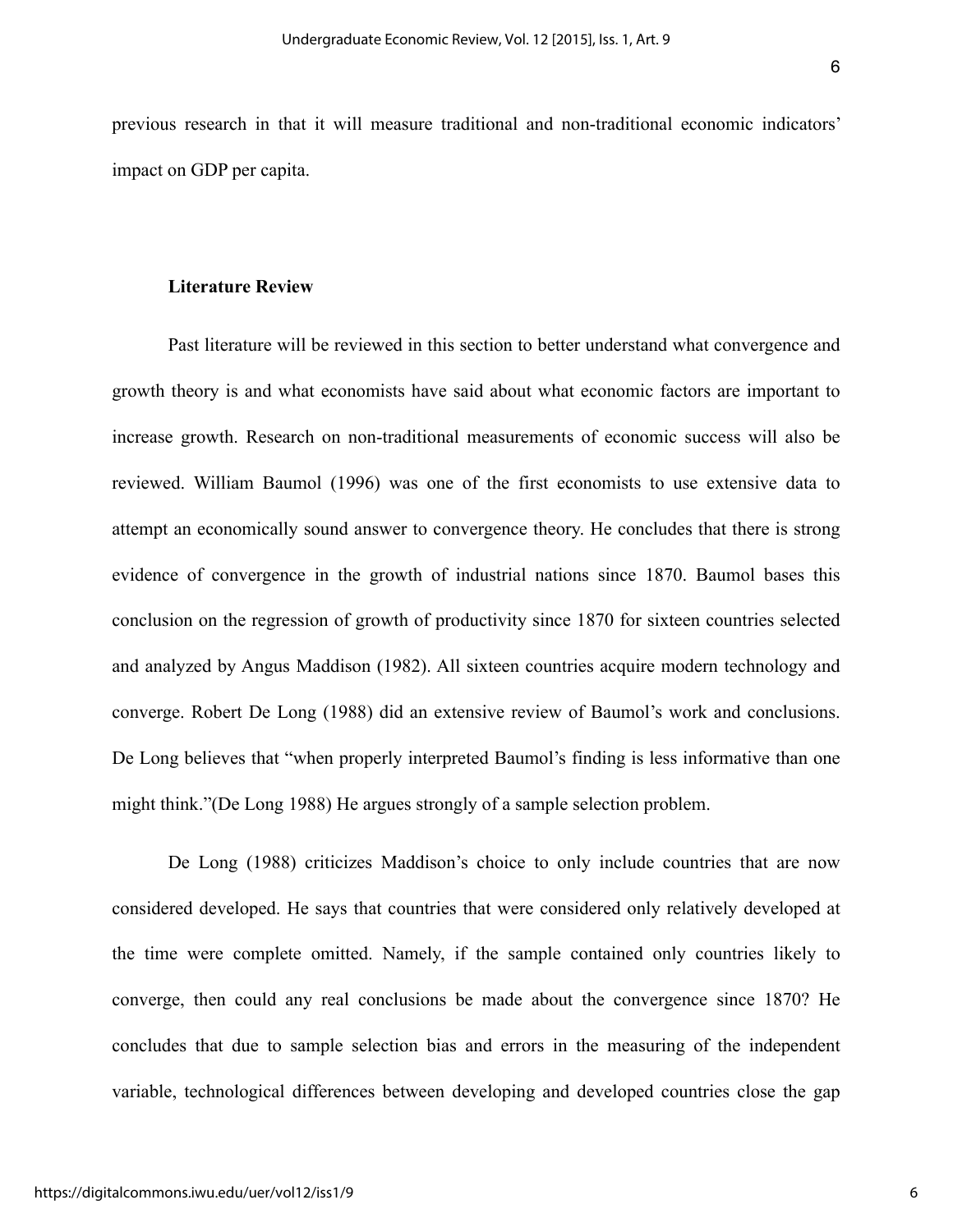between them eventually. He cites the work of Paul Romer (1994) who expects the gap between the developing and relatively affluent countries to widen further.

Many economists view globalization as an important ingredient for sustainable growth. Although it is difficult to quantify globalization, foreign direct investment and how active the country is in the global economy could be good indicators of a country's degree of globalization. Khaled Elmawazini and Sonny Nwankwo (2013) conduct tests to ascertain if increases in globalization could alleviate the gap mentioned. Sample size in the study is restricted to Sub-Saharan Africa. An intriguing and major component in their work is their use of globalization indexes from Konjunkturforschungsstelle (KOF) and the Center for the Study of Globalization and Regionalization (CSGR). The KOF index attempts to determine how integrated the country is in the world. It does this by measuring three aspects of globalization: economic, social, and political. The question is, how well does the KOF index accurately capture the definition of globalization? Data is a major element of testing economic theories; however, if the validity of the means of capturing the data is questionable, then the discovery methods may prove less informative.

Economic globalization is the first aspect of globalization measured in the KOF index. According to the KOF index, economic globalization includes "distance flows of goods, capital and services as well as information and perceptions that accompany market exchanges." (KOF ETH Zurich) Economic flows and restrictions to trade and capital are tested. The country's trade stocks of foreign direct investment data are from the World Bank. Trade data are composed of imports, exports, and portfolio investment. Income payments to foreign nationals are also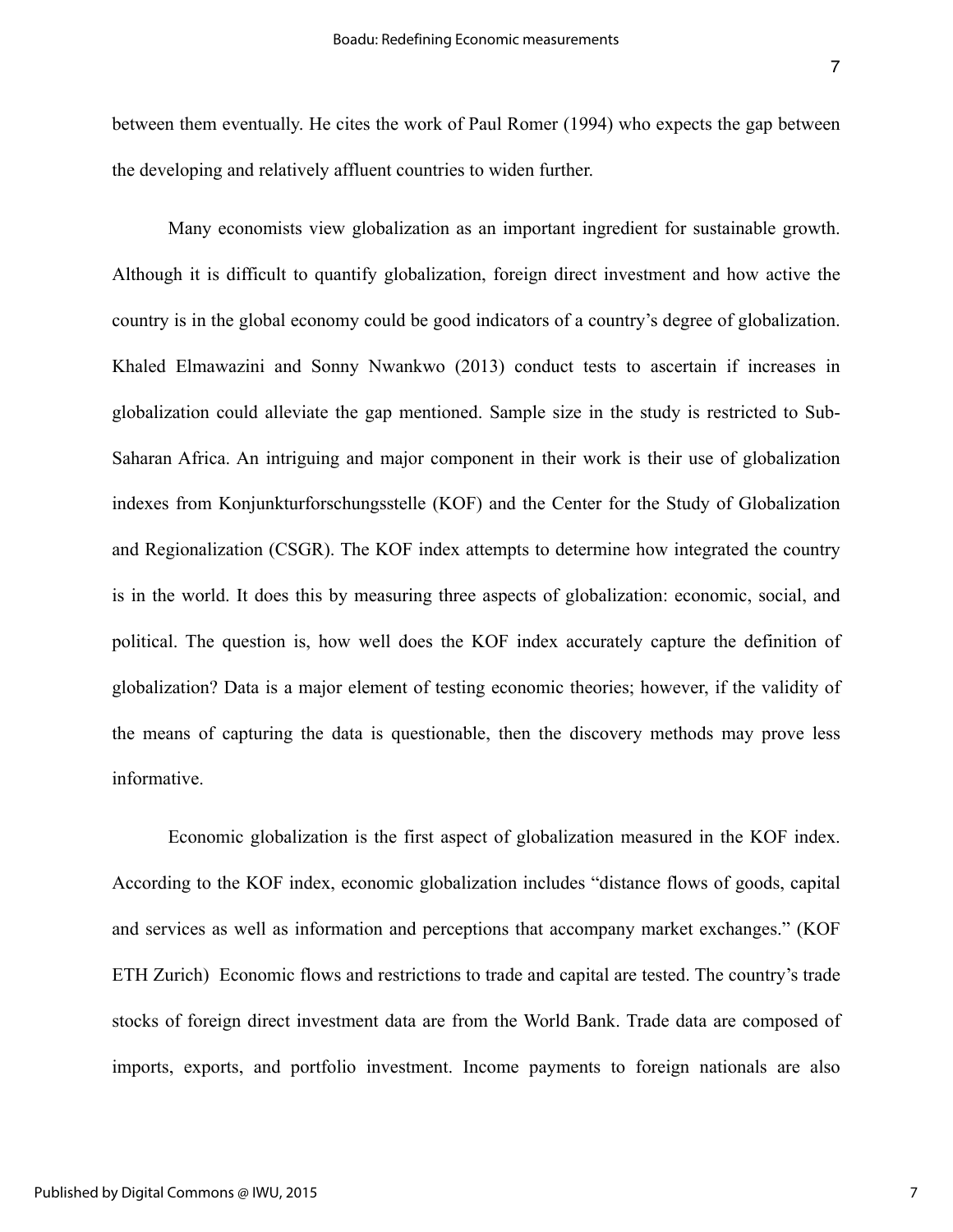The second aspect, social globalization, is one that is harder to measure and thus probably less contributive to the index. The KOF index measures it by "personal contacts, data on information flows and cultural proximity." (KOF ETH Zurich) International telecom traffic, tourism, number of foreign nationals (as a sign of interaction with other countries), and number of international letters sent are some factors measured to construct this index. Number of internet users per 100 people is also included. Data for telecommunication is provided by the International Telecommunication Union, number of letters is reported by the Universal Postal Union's Postal Statistics Database, and the remaining information originated from the World Bank. Cultural proximity seems less conducive to the accuracy of the index. Number of English songs in national hit list, movies from Hollywood in national cinemas, number of McDonalds and Ikea businesses are a few of the criteria considered.

An important observation is that globalization in this context almost refers to spread of the American culture exclusively. A country's attraction of McDonald franchises is largely due to the dynamics of its food culture. If the country refuses spread of franchises for several reasons (like health reasons or differences in diet), they might score very low in this aspect. Another thing to point out is the substitution of movie theatres by the expanding world of peer-to-peer torrent downloads in developing countries. US copyright laws will not let this happen; however, the absence of this in some developing countries contributes to the illegal downloading of movies on a regular basis. The sheer cost of watching these movies deters people from watching

8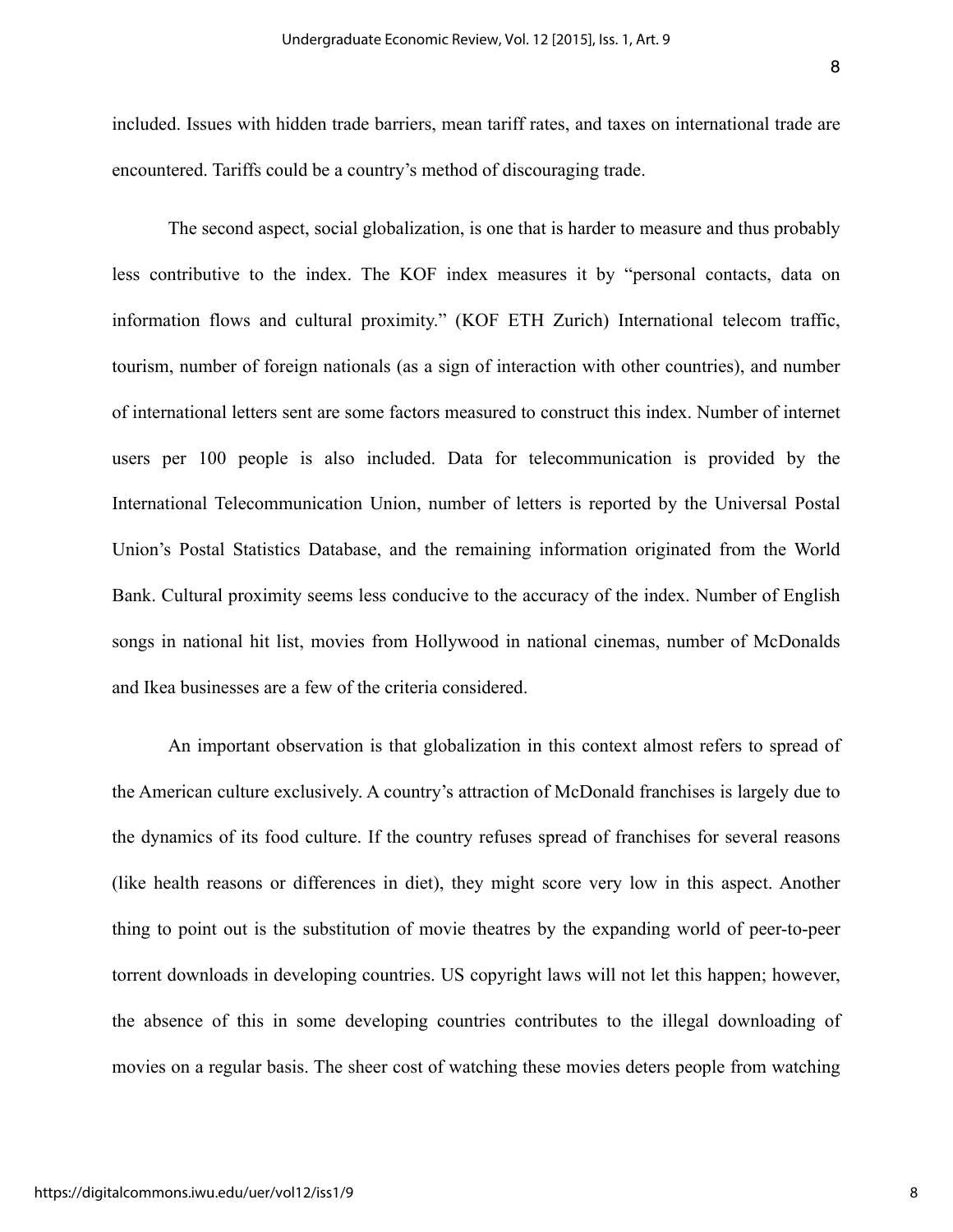them legally. Therefore, Hollywood movies being in the theaters and the number attending is an underestimation of globalization. Due to it being an illegal activity, it is safe to say that a plethora of data and statistics are not readily available. This goes to say that the measurement is not only difficult, but the methods used in the KOF index could possibly be biased.

The third aspect, political globalization, measures the number of embassies and high commissions, number of international organizations, and the number of United Nations peace missions in which the country participates. Political stability is an essential part of economic growth. Many developing countries, especially in Africa, are just recovering from years of war or overcoming unsuccessful political systems. This affects globalization because the more isolated a country is, the less likely it is to trade. Therefore, with Adam Smith's introduction of specialization, a closed country will not benefit from cheaper goods due to comparative advantage of other countries. North Korea, for example, might discourage embassies and high commissions and will probably score lower in this aspect. Data for this aspect is from the Europa World Yearbook, CIA World Factbook, the UN Department of Peacekeeping Operations, and the UN Treaties Collection.

 There are different stories when it comes to the impact of globalization on the development of developing countries. First, the assumption is that less-developed countries have not adequately incorporated themselves in the global production of goods and services. If continuous picking from this pool of goods and services is done, a country is expected to increase growth rates and thus GDP per capita. Elmawazini's and Nwankwo's research reveals that globalization has "widened the income gap between SSA and developed countries over the period." Dollar (2005) says that a new wave of globalization beginning around 1980 impacts the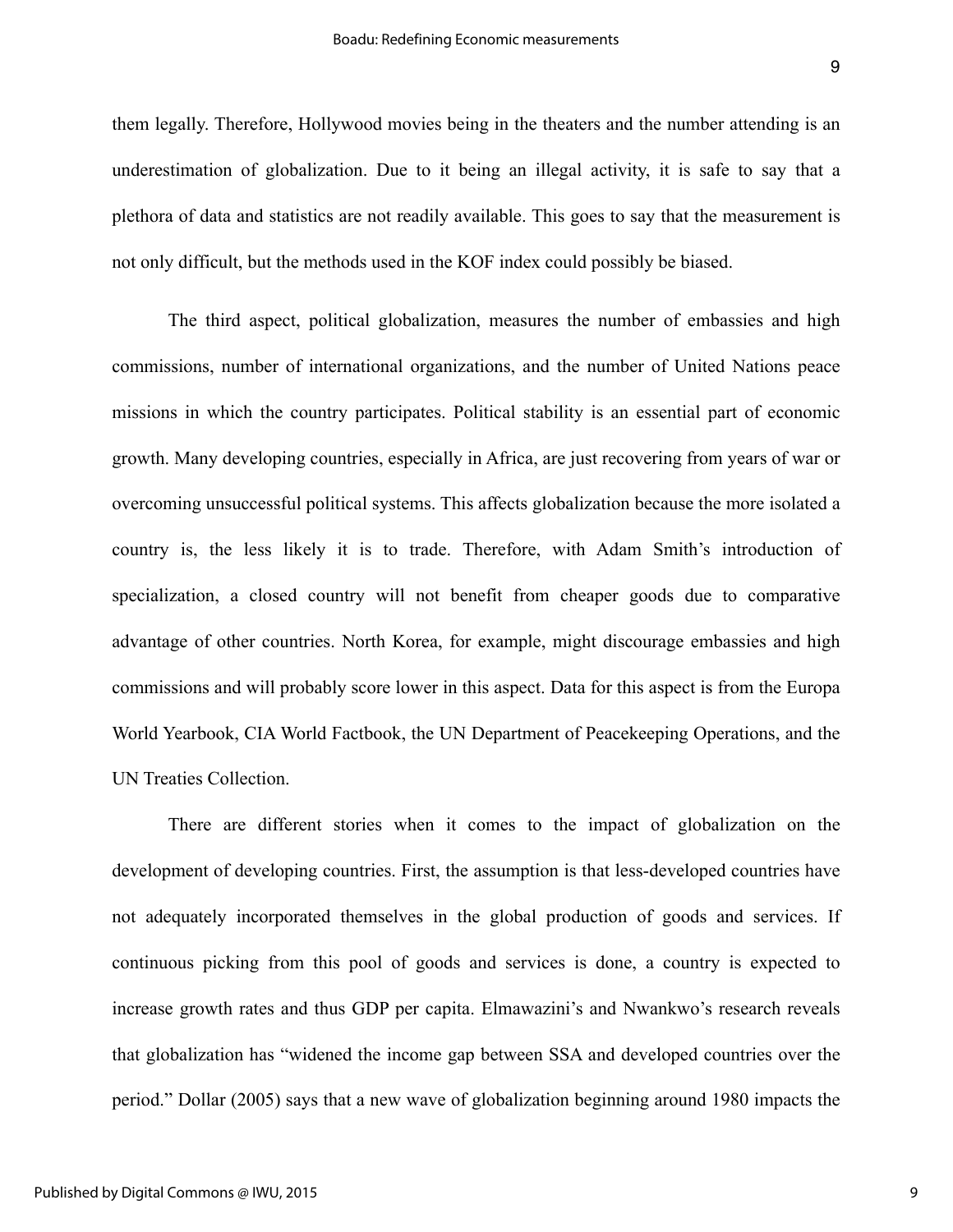economic growth rates of developing countries in a positive manner. However Stiglitz (2002) supports the conclusions of Elmawazini and Nwankwo. He believes that globalization has contributed to the gap between developing and developed countries. Rodrik (2000) also mentions that trade has not had a significant impact on the growth of China and India. The mixed conclusions for globalization's impact on growth may be tied to the difficulty of measuring it; as shown in the review of the KOF index.

Foreign direct investment (FDI) is a factor that is closely tied to globalization. Due to Neo-classical theory stating the importance of integration in the world economy to economic growth, FDIs are seen as a possible means of decreasing the gap between affluent and developing countries. In Africa, FDI inflows of \$36 billion in 2006 (UNCTAD 2008) represent a 20% increase from 2005 (\$30 billion), and 200% increase from 2004. In 2007, FDI rose to \$53 billion, a record breaking number. These statistics show the increase in FDI to Africa.

There is a noticeable increase during this time period, particularly from 1997 to 2012. Between 1970 and 1996, FDI inflows remain fairly constant and less than \$10 billion. FDI surpasses the \$10 billion mark in 1997, with approximately \$5 billion of this increase occurring between 1996 and 1997. Growth in FDI is even more significant between 2004 and 2008. This four-year interval shows a difference of \$41.5 billion. The question is whether or not Africa exhibits huge growths of capita between that period. There appears to be relatively constant FDI inflows from 1970 to 1992. From 1999 to 2003, there is a sharp decrease of 54.1% in FDI inflows. However, over the same period, there is an increase of 2.62% in FDI inflows. The time period that stands out is the apparent growth realized from 2002 to 2008 when there was a 312%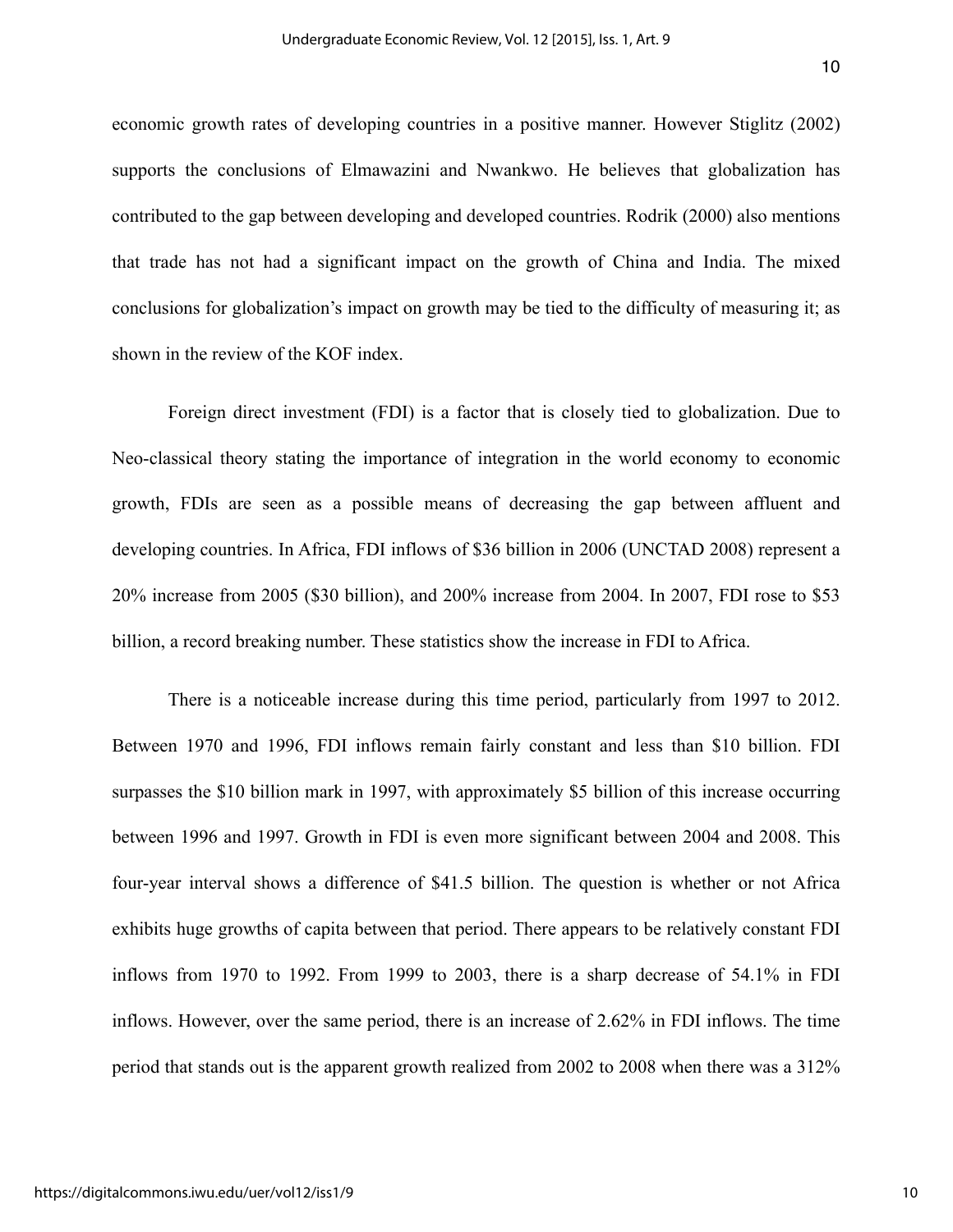increase in FDIs into Asia. This is by far the highest increase from any of the regions at any time. This is consistent with a 25% increase in GDP per capita between 2002 and 2008. An interesting observation is that Asia has the highest inflow of FDIs and also the highest literacy rates.

In this research, secondary school enrollment rates, instead of literacy rates, is chosen as a proxy for educational attainment of a nation's citizens. Inclusion of secondary school enrollment does not assume all a country needs to do to converge is to have all its citizens reading and writing. It is simply a measure of the depth of knowledge in the country. Everything measured in accordance to convergence is considered physical capital. Review of existing literature shows the exclusion of anything related to human capital. Mankiw, Weil, and Romer (1992) include human capital as part of the Solow growth model. They comment on the exclusion: "Economists have long stressed the importance of human capital to the process of growth. One might expect that ignoring human capital would lead to incorrect conclusions." Kendrick (1976) "[estimated] that over a half of the total U.S capital stock in 1969 was human capital." One can only imagine what that is like today.

Like many economists who have conducted similar research, Mankiw, Weil, and Romer use the percentage of the working-age population that is in secondary school as a proxy for the rate of human-capital accumulation. Their results show that the inclusion of human capital to the model "improves its performance." (Mankiw, Weil, Romer 1992) Although the proxy does not accurately capture the quality of human capital, it helps "dispose of a fairly large part of the model's residual variance." Mankiw, Weil, and Romer set the stage for many economists to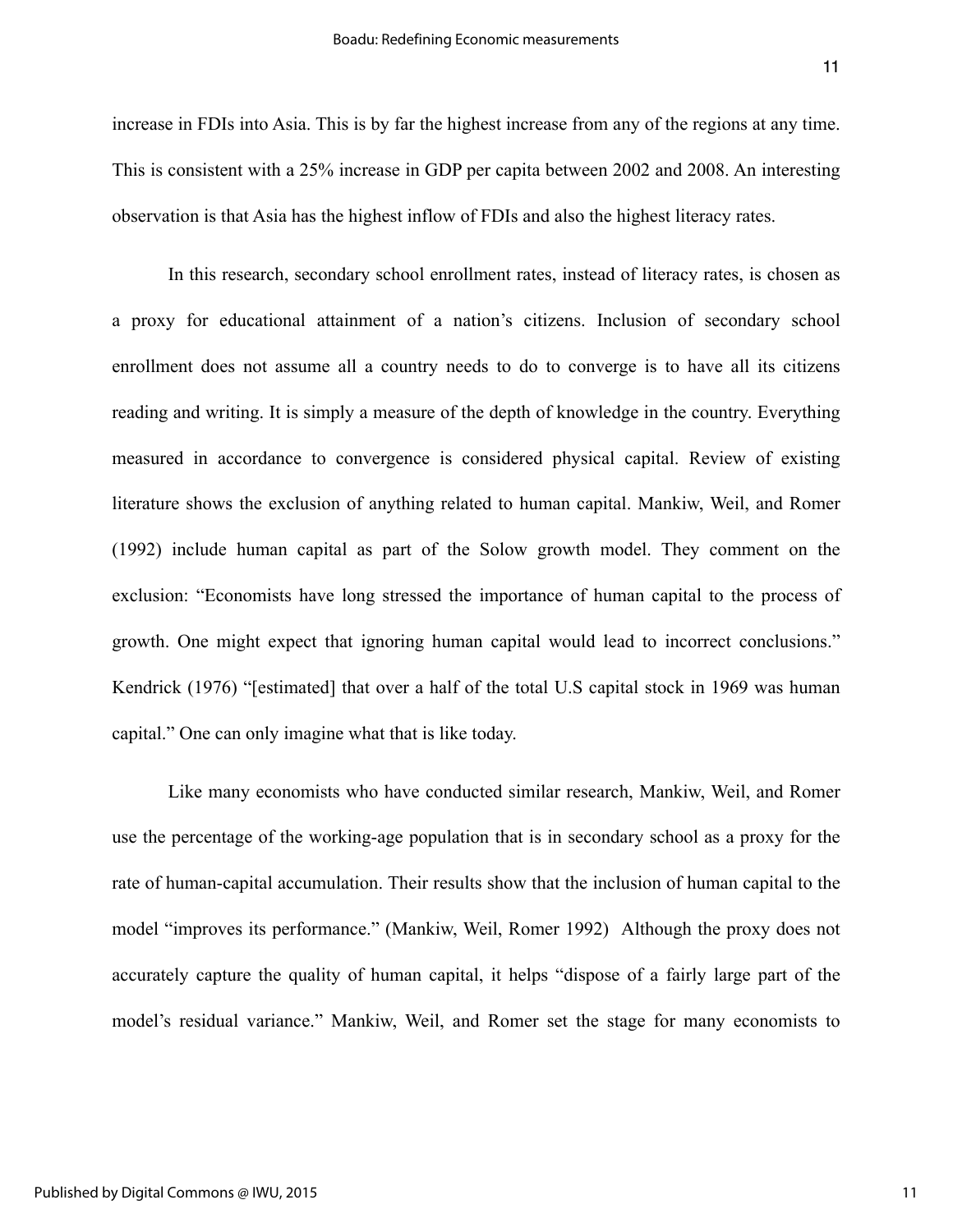include additional factors when testing convergence in order to offer thorough assessment of convergence theory.

There is not a plethora of economic research that attempts to bridge the gap between the traditional and nontraditional wealth indicators. However there has been an increase in the search for a more suitable method of measuring a country's wealth. On September  $8<sup>th</sup>$  2006, the State Environmental Protection Administration (SEPA) and the National Bureau of Statistics (NBS) of China released China's first green national accounting study report. The project was started in March 2004 by SEPA and NBS to perform accounting analysis on the "physical quantification of environmental pollution, imputed treatment cost and environmental degradation cost for 42 industries and 3 regions of the East, the Central and the West China." (*Green GDP Accounting Study Report 2004 Issued*) It showed GDP accounting that had been environmentally-adjusted.

 The 'Green GDP' is an accounting system that deducts natural resources costs and environmental degradation costs in order to truly assess China's economic development. Initial results showed that environmental pollutions caused an economic loss of about 511.8 billion yuan (about 83 billion dollars). This accounted for about 3.05% of the national GDP in 2004. They also estimated a treatment cost of 287.4 billion yuan (47 billion dollars) which also accounted for 1.8% of 2004 national GDP. The results show that the environmental issues that China faces seriously hold back its potential economic development. The report commented on these results by saying that for many years China has been the "bottleneck period of resources and energy today and it cannot bear any risks of resources exhaustion."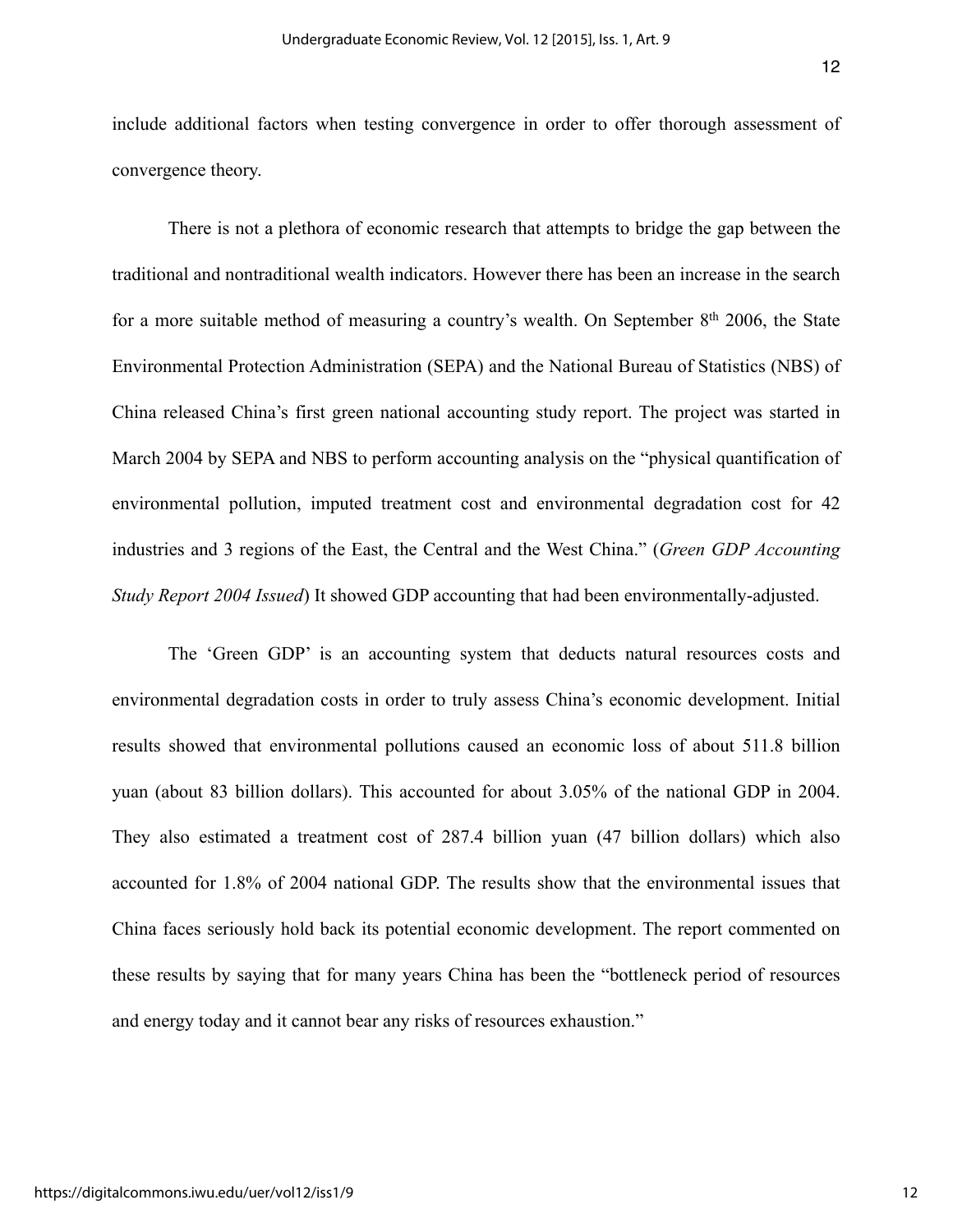According to the Vice Minister Pan Yue of SEPA and Commissioner Qiu Xiaohua of NBS, although "the integrated green GDP accounting still needs more arduous efforts and has a long way to go", it is still a positive start to build a "resource-conserving and environmentallyfriendly China." The World Bank and many countries encouraged and commended China's efforts in attempting to truly increase the overall well-being of its citizens. This happened simply due to a change in the way they measure and view wealth. China's government believes that this effort provides developing countries with a great example in the field of Green GDP accounting. It is therefore not shocking to see the small nation of Bhutan's attempt to redefine how it measure economic success.

 In 2012 the Center of Bhutan Studies published a long report titled, *A Short Guide to Gross National Happiness Index,* which introduced an alternative way to measure their country's development. The idea of Gross National Happiness (GNH) stems from Bhutan's fourth Dragon King, Jigme Singye Wangchuck. He coined the phrase to help build an economy that would help Bhutan's culture which is based on Buddhist values, instead of what he felt was Western material development embodied in Gross National Product (GNP). The GNH philosophy is meant to promote four pillars: 1) Sustainable development 2) Preservation and promotion of cultural values 3) Conservation of the natural environment 4) Establishment of good governance. The Center for Bhutan Studies expanded the four pillars into nine: 1) Happiness-physical 2) Mental and Spiritual health 3) Time-balance 4) Social and community vitality 5) cultural vitality 6) Education 7) Living Standards 8) Good governance 9) Ecological vitality. The report states that the index is "meant to orient the people and the nation towards happiness, primarily by improving the conditions of not-yet-happy people." The GNH index value for 2010 reveals that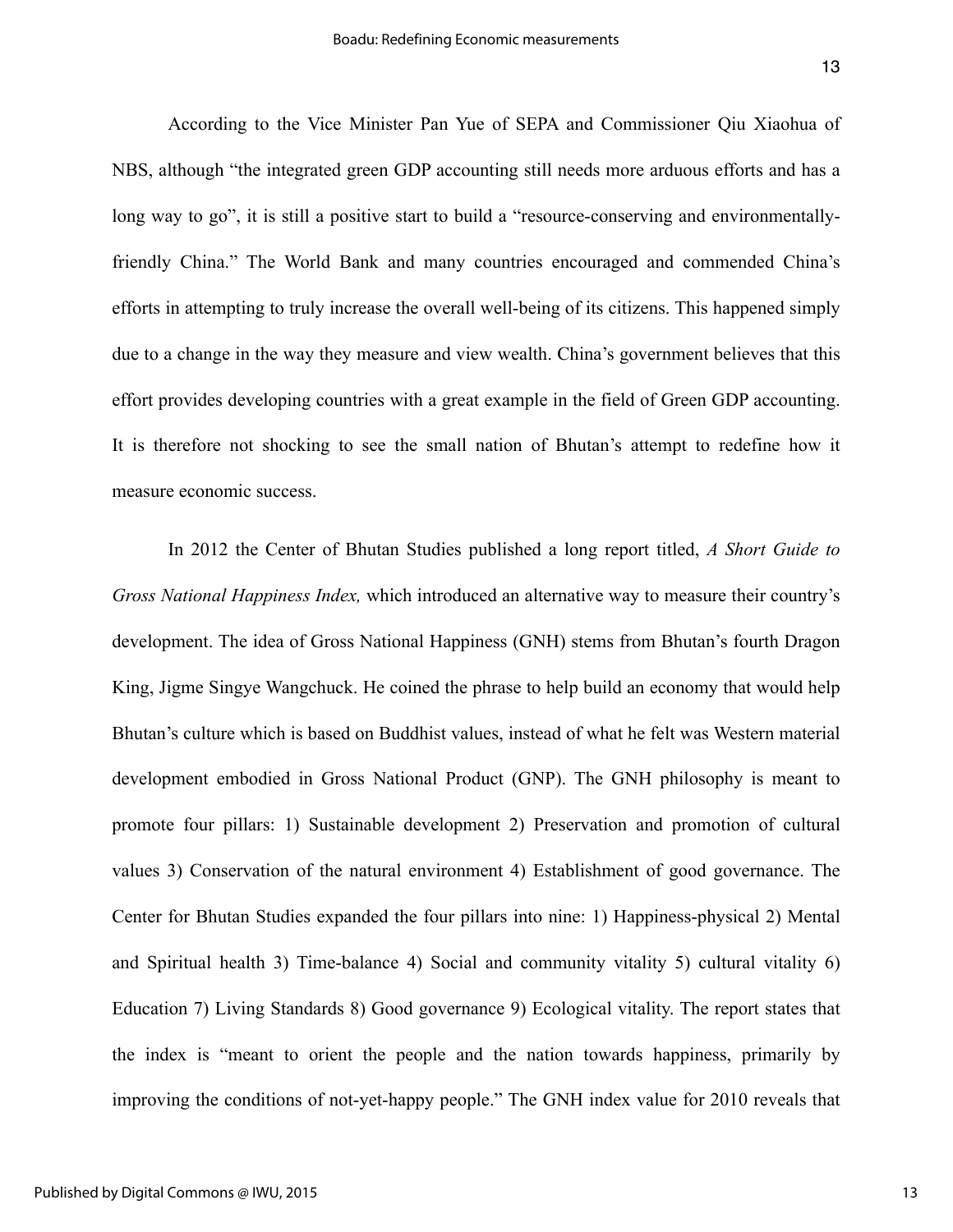10.4% Bhutanese people were unhappy, 47.8% were 'narrowly happy', 32.6% were 'extensively happy', and 8.3% were 'deeply happy'. According to the report, the GNH "is very much a living experiment, seeking to convey more fully the color and texture of people's lives than does the standard welfare measure of GDP per capita." (Ura, Alkire, Zangmo, Wangdi 2012)

 Like China, Bhutan's decision to use GNH inspired a lot of countries to follow suit. In 2012 alone South Korean, India, Seattle (US), Singapore, Dubai, United Kingdom, launched measures and ideologies similar to the GNH. The United Nations passed a resolution in July 2011 that put 'happiness' on the global development agenda. Titled, "Happiness: Towards a Holistic Approach to Development", it was co-sponsored by 68 countries. In April 2012 a meeting at the UN attended by over 800 participants including the Costa Rica's president, the UN general secretary, the president of the UN General Assembly, the Economic and Social Council, government ministers, ambassadors, leading economists and scholars, and business and spiritual leaders. As a result, a secretariat was put in place in Bhutan which was intended to draft a new global development model. However it is interesting to note that Bhutan found it difficult to put in place its GNH policy due to a changing political structure and the use of subjective things like happiness over economic development. This suggests that a lot more work is needed in the implementation of measures like GNH.

*Alternative Measures of Well-Being,* a working paper published in Organization for Economic Co-operation and Development (OECD), evaluates whether GDP per capita is an appropriate measure of well-being or if other substitutes or compliments need to be found. The authors notes that "the well-being of individuals and households does not only depend on GDP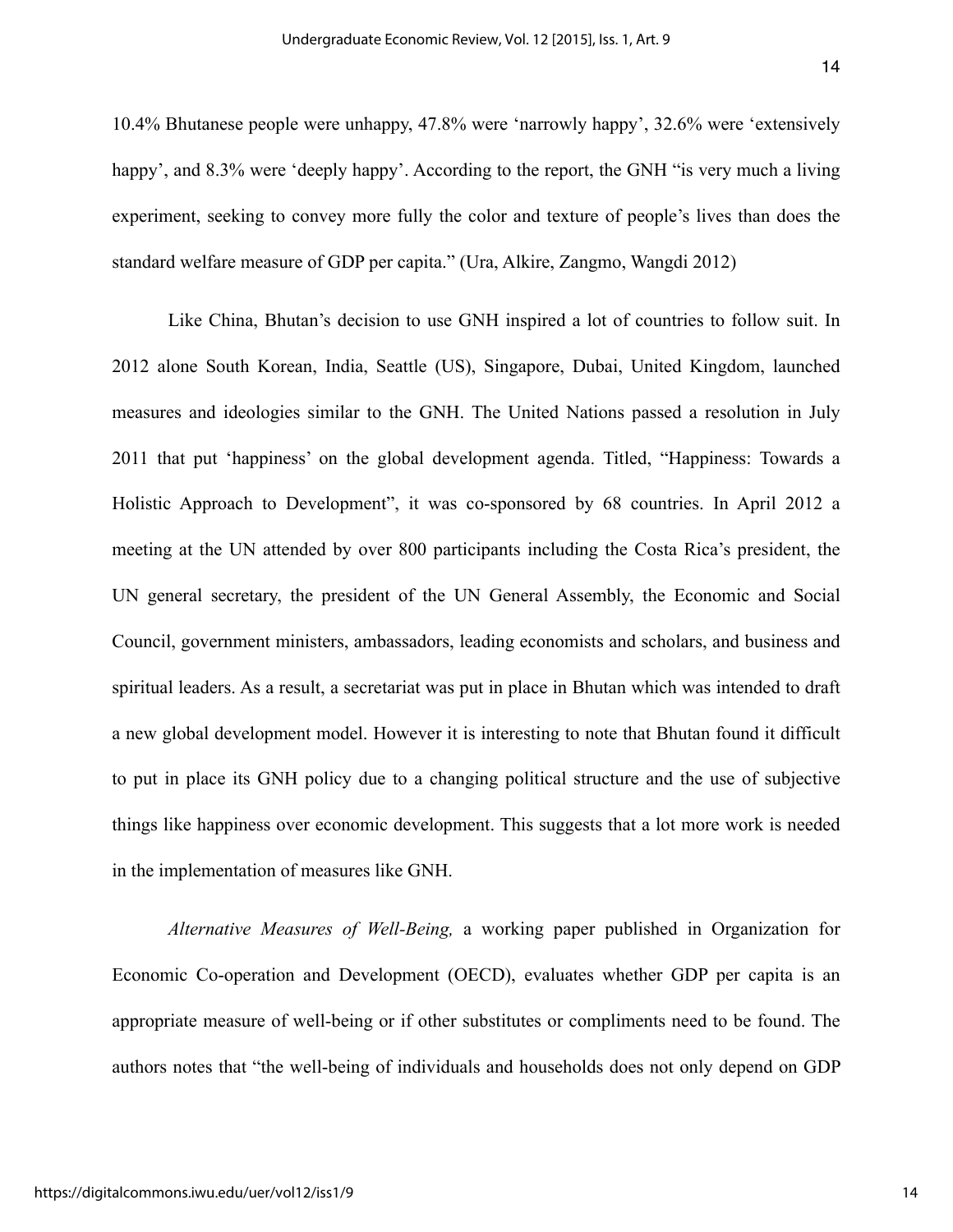per capita, but also on other factors such as leisure time, environmental quality, increases in competences and longevity, and distributive issues." (Boarini, Johansson, D'Ercole 2006) Therefore, this paper reviews several measures of well-being and their correlation to levels, rates of change, and international rankings of GDP per capita. Findings show that there are other traditional measures of economic resources (such as net national product, net incomes) that are better than GDP per capita. However data availability and reliability does not allow for a wide breadth of cross-country and inter-temporal studies. These traditional economic measures are correlated with each other and confirm the ranking of countries and developments through time.

 Results also show that there are ways to measure social indicators that are linked to wellbeing. Review of OECD countries show that levels of the social indicators are significantly correlated to GDP per capita, but changes over time are not. An index that is based on these social indicators show a "significant difference in performance relative to GDP per capita in around half of countries." Also, little correlation was observed between a survey based data on happiness and life-satisfaction across OECD countries and GDP per capita. Their research showed that things like joblessness, family and community ties contribute to life-satisfaction and that they are not reduced by any dimension of economic resources. The authors believe that although traditional measures of economic growth are important for the evaluation of well-being, they "need to be complemented with measures of other dimensions of well-being."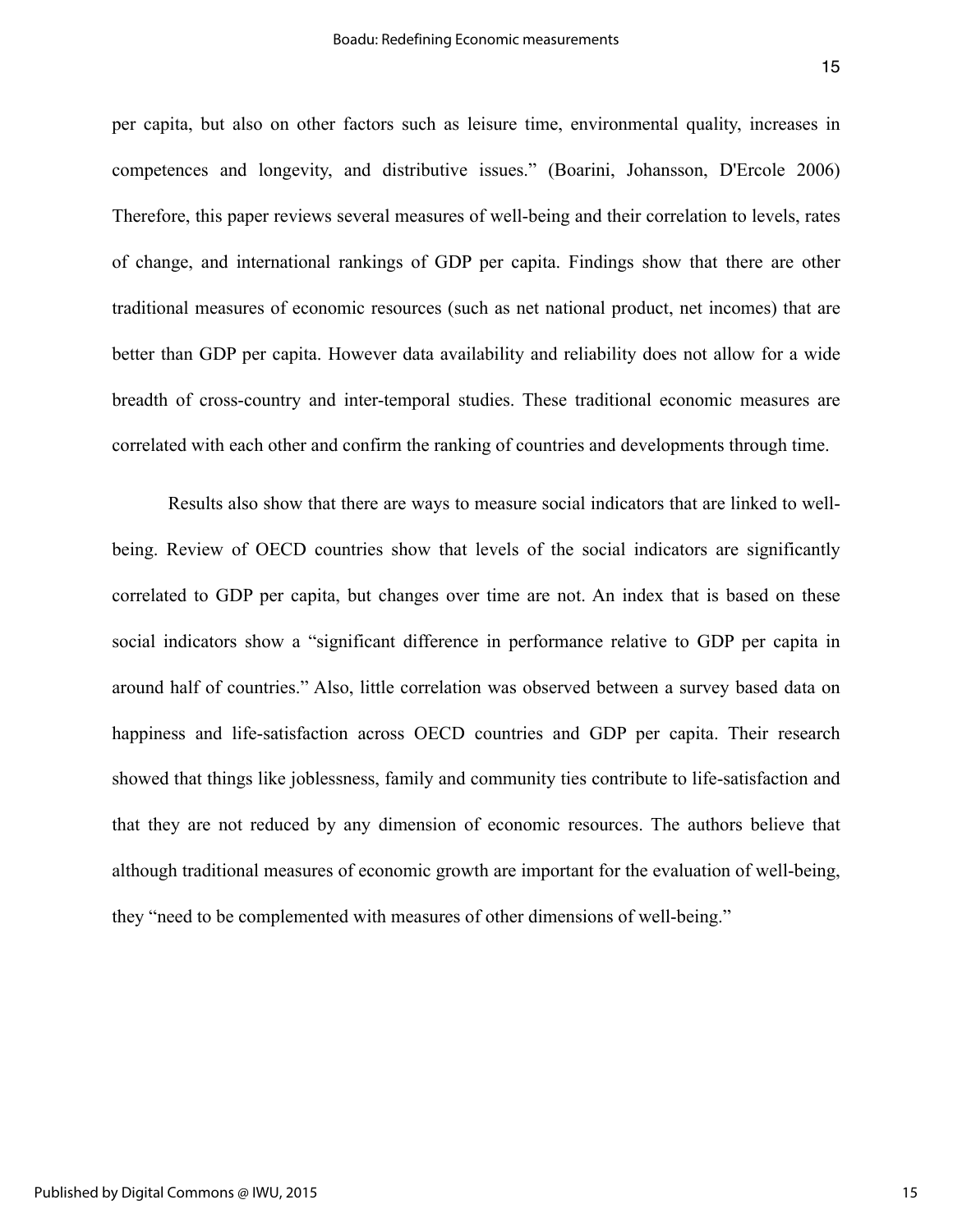#### **Conceptual Framework**

The Solow-Swan model of long-run productivity growth is used in this conceptual framework to attempt a solution to convergence theory and provide possible growth indicators. The model was developed by Robert Solow and Trevor Swan in 1956. It contributes to work that is considered neo-classical economics. In this work, Robert Solow finds that the available US growth data fit his model. Many economists use the Solow model to explain long run economic growth.

The Solow-Swan model shows the effects of technological change, capital, and labor. It typically shows three lines: the production curve, the investment line, and the depreciation line. The production equation is where is the saving rate, represents productivity, and is capital. The depreciation line is where is the population growth rate, represents the rate of depreciation, and is the capital stock. Mathematically, if either the saving rate or productivity increases, the production function increases and output increases. If all the equations are divided by L, we get the per-worker production function. Capital divided by L is called the capital-labor ratio.

Another important aspect of the model is the concept of steady state. The country is

considered to be in steady state when output, consumption,  $y = Y/L$ and capital stock per worker are constant. In a steady state, investment is equal to the depreciation line, and because number of workers (L) is divided through the entire equation, consumption changes from to . The difference between the production function and the investment line is



**Figure 1: General Model [http://cruel.org/econthought/essays/growth/neoclass/](http://cruel.org/econthought/essays/growth/neoclass/solowgr.html) solowgr.html**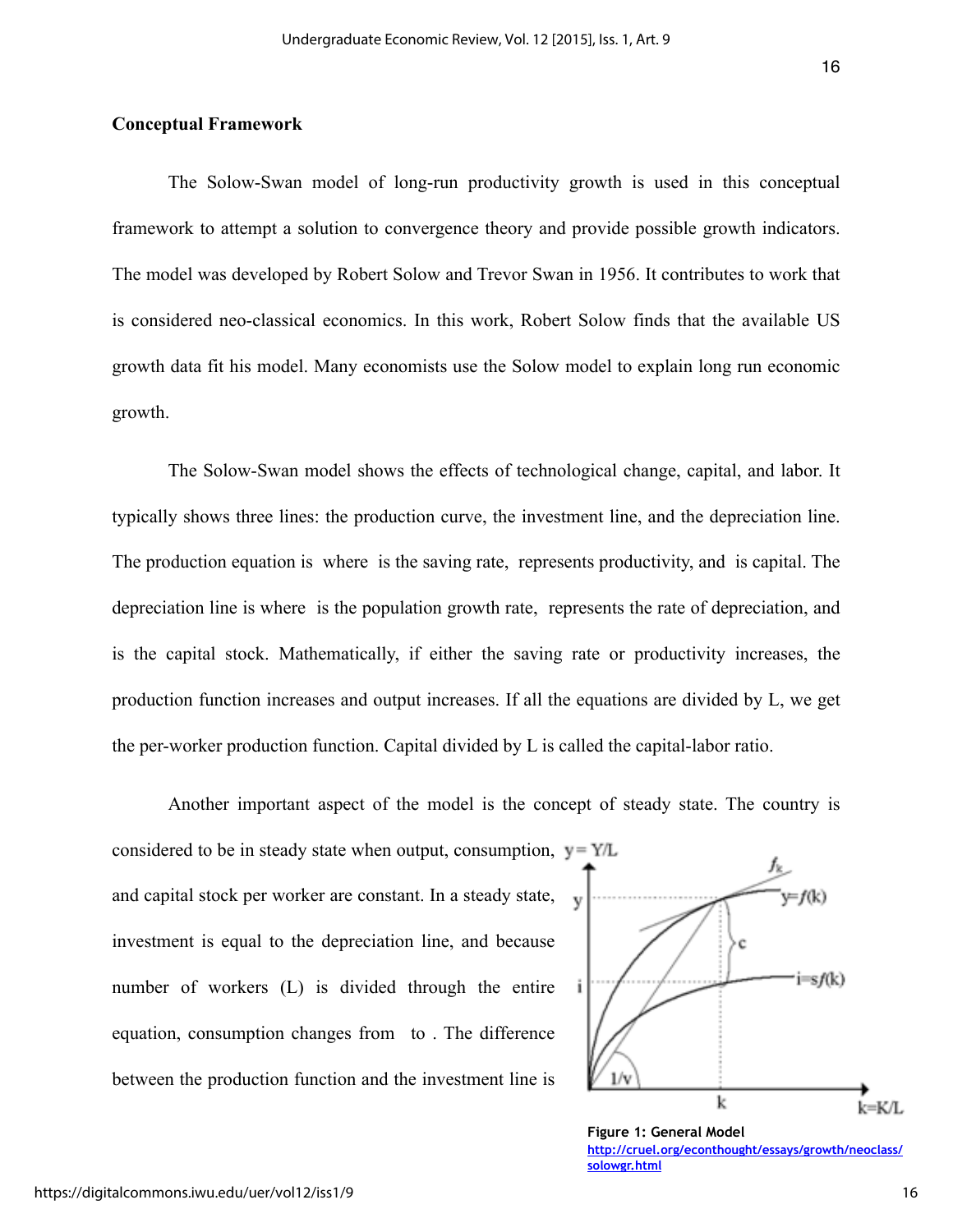consumption. Figure 4 illustrates that there are many ways of increasing consumption. Increasing capital and labor means increasing the capital-labor ratio, and when this happens we reach higher levels of production. However, there is a maximum combination of capital and labor. It is at this point that area is largest. Beyond this point, consumption decreases and diminishing returns occur. Further, as investment increases, the less there is to consume and vice versa.

Productivity is dependent on the quality and quantity of capital and labor. Increases in depreciation rates increase the slope of the investment line, decreasing consumption. In other words the quality of capital produced is important. Quality of capital could likewise encompass human capital. Human capital is known to increase with education. Another intricate part of the



**Figure 2: Increase in Saving, Figure 3: Increase in depreciation or population growth <http://cruel.org/econthought/essays/growth/neoclass/solowgr.html>**

 Solow model is the effect of saving and population growth rates have on the capital stock. Figure 5 (above) shows that as the saving rates increases, the country's capital stock increasing. On the other hand, Figure 6 (above) shows a negative effect on capital stock as depreciation (d) increases and the population growth rate (n) increases. Thus, to positively affect its capital stock a country must increase saving rates and decrease depreciation and population growth rates.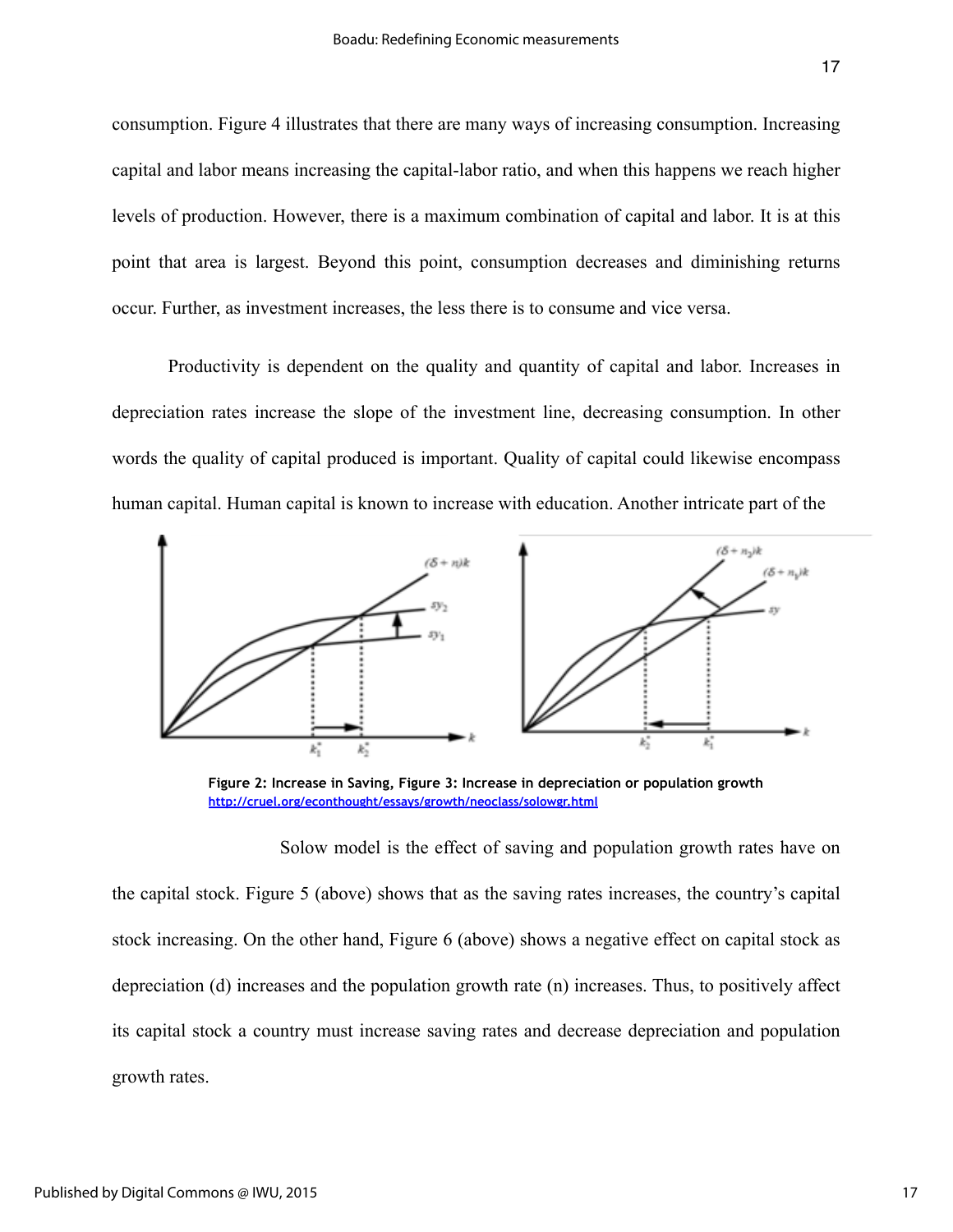Due to the bowed out shape of in Figure 4, we see that the rate of change in capital increases at a decreasing rate. At steady state, the economy essentially stops growing because no additional capital is being injected into the economy. Chou (2002) states that, the only way to shift the production function outward are with technological advances. This creates a new steady state that comes with multiple increases, including an increase in real GDP per capita. This model predicts that conditional convergence occurs when there are similarities in depreciation, population, and saving rates. This leaves limited opportunities for countries in sub-Saharan Africa which have high birth rates (about double the western world), low saving rates, and most importantly little to no access to modern technology. Therefore, according to conditional convergence, it is not a matter or whether developing countries will converge to the more developed ones, but rather that slightly developed will slowly converge to developed countries, and developing countries will converge towards other developing countries. From this theoretical perspective, the huge gap remains.

Japan reveals some opportunity for developing countries. After World War II, Japan was a disaster economically. However, it has since converged to the level of many developed countries. Increases in saving rates are attributed to Japan's high growth rates. Slower growth occurred as its saving rate stabilized in 1970. This follows the logic of Chou's model and the idea of conditional convergence. Once a country attains saving rates similar to developed countries, it will converge to a closer level of real GDP per capita, in essence closing the gap. Technological advances are the only way to transition from one steady state to another. Japan invested a lot in modern technology and is now one of biggest producers of technology in the world. However the question is how true convergence theory is, and are there other economic factors apart from the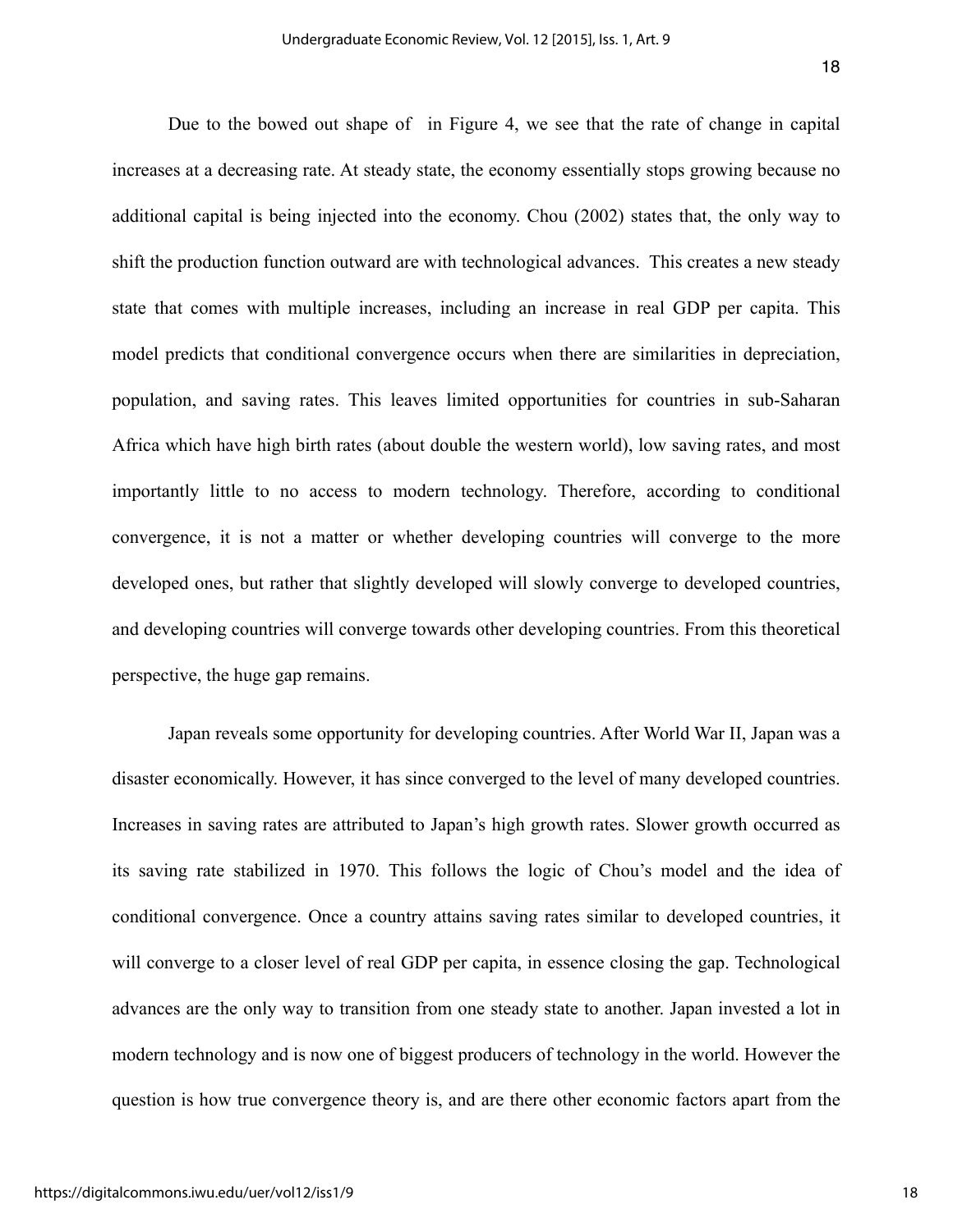ones underlined in this theory that can increase a countries wealth and the well-being of its citizens?

#### **Data and Results**

 OLS is used in this research to determine whether or not, and to what extent globalization characteristics, foreign direct investment levels (FDI), literacy rates, and information communication technology as percentage of trade (ICT), and happiness levels impact GDP per capita of 103 developing and developed countries. These independent variables were chosen through review of existing literature and through examination of the Solow-Swan growth model. Acquisition of consistent cross-dimensional data especially for less developed countries, proved nearly unattainable. Some of these countries do not have the resources and systems in place to gather this breadth of data. Therefore in this research, data was set from a time frame of 2000 to 2012. This approach allowed for more a complete data set.

 The variable called KOF is a globalization index from Konjunkturforschungsstelle and the Center for the Study of Globalization and Regionalization (CSGR), as mentioned in the literature review. The KOF index attempts to determine how integrated the country is in the world (see Literature review for an in-depth explanation). The variable called *FDI* measures the net inflows of investment into a country. It is a sum of equity capital, reinvestment of earnings, other long-term capital, and short-term capital. The variable called *ICT* is the percentage of a country's imports that includes telecommunications, audio and video, computer and related equipment, electronic components, and other information and communication technology goods.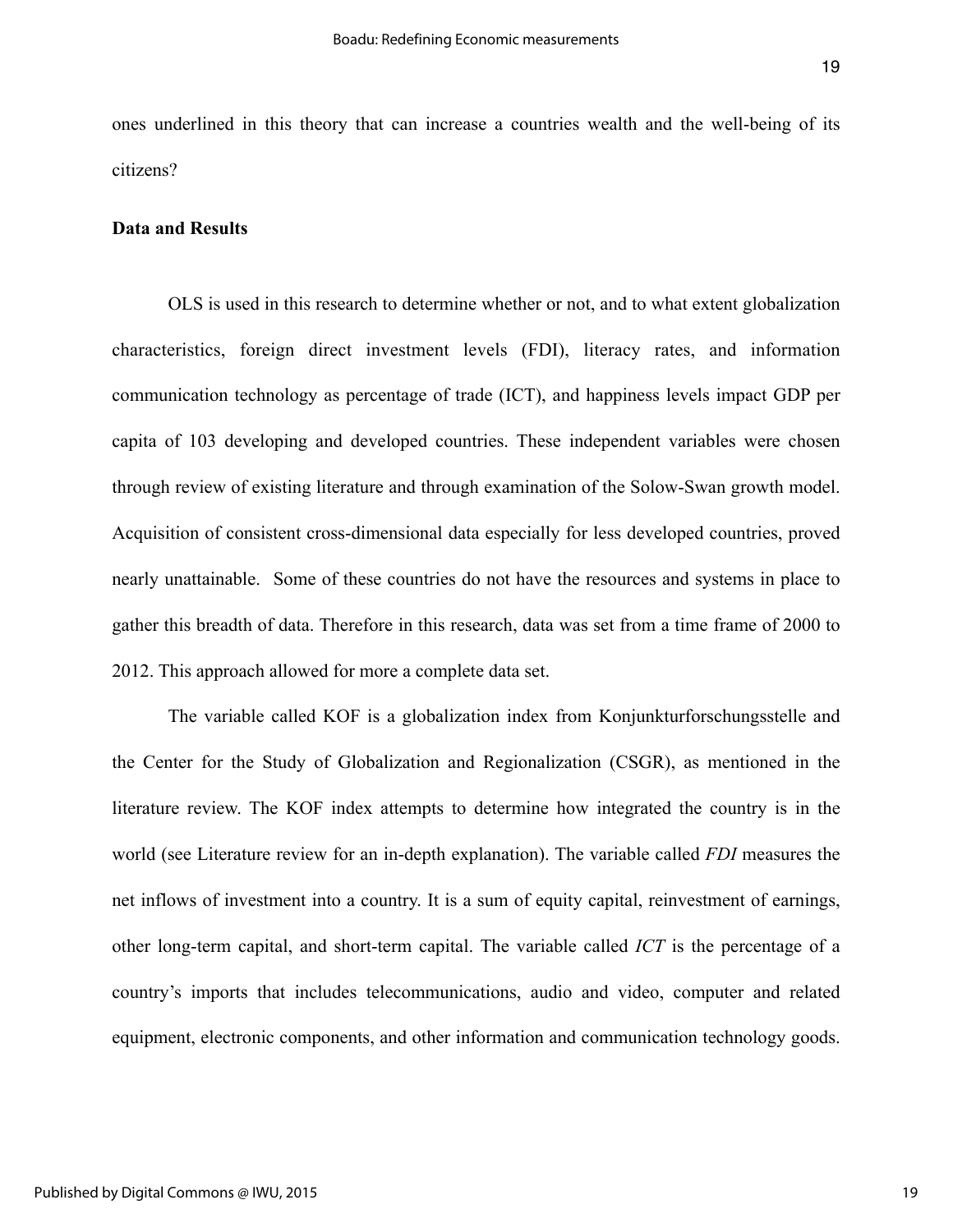Software is not included in this data. *ICT* is used as a proxy for the 'technology' mentioned in convergence theory.

 With review of literature such as *A Contribution to the Empirics of Economic Growth* (Mankiw, Romer, Weil 1992), it appears human capital or education, is essential to a country's growth. Secondary school enrollment (*SSE*) was therefore used as a proxy for human capital. This is consistent with other convergence and growth literature because it appears secondary school enrollment, instead of literacy rates, gives a more accurate picture of the state of education in a country. Happiness is subjective, so ways of measuring happiness are also subjective. Two different happiness indices were used in order to provide a better picture.

 The first index was collected by the Gallup poll and is called the Gallup-Healthways Global well-being index (*GHap*). It is based on peoples perceptions of five factors that contribute to well-being. These factors are having purpose, being physically healthy, being financially secure, having supportive social relationships, and being satisfied with the community. The values are created by looking at the percentage of people who felt they were in 3 or more elements of well-being. The second happiness index is called the Happy Planet Index (HPI). This index quantifies happiness by using data on life expectancy, experienced well-being, and ecological footprint. The calculation is as follows: [(Experienced well-being\*Life expectancy)/ Ecological footprint]. 'Experience well-being' was evaluated using the 'Ladder of Life' from the Gallup poll. People were asked to rate their life from 0 to 10, 10 being the best possible life. 'Life expectancy' data was from the 2011 UNDP Human Development Report. 'Ecological Footprint' is a per capita measure of the amount of land that is needed to sustain a country's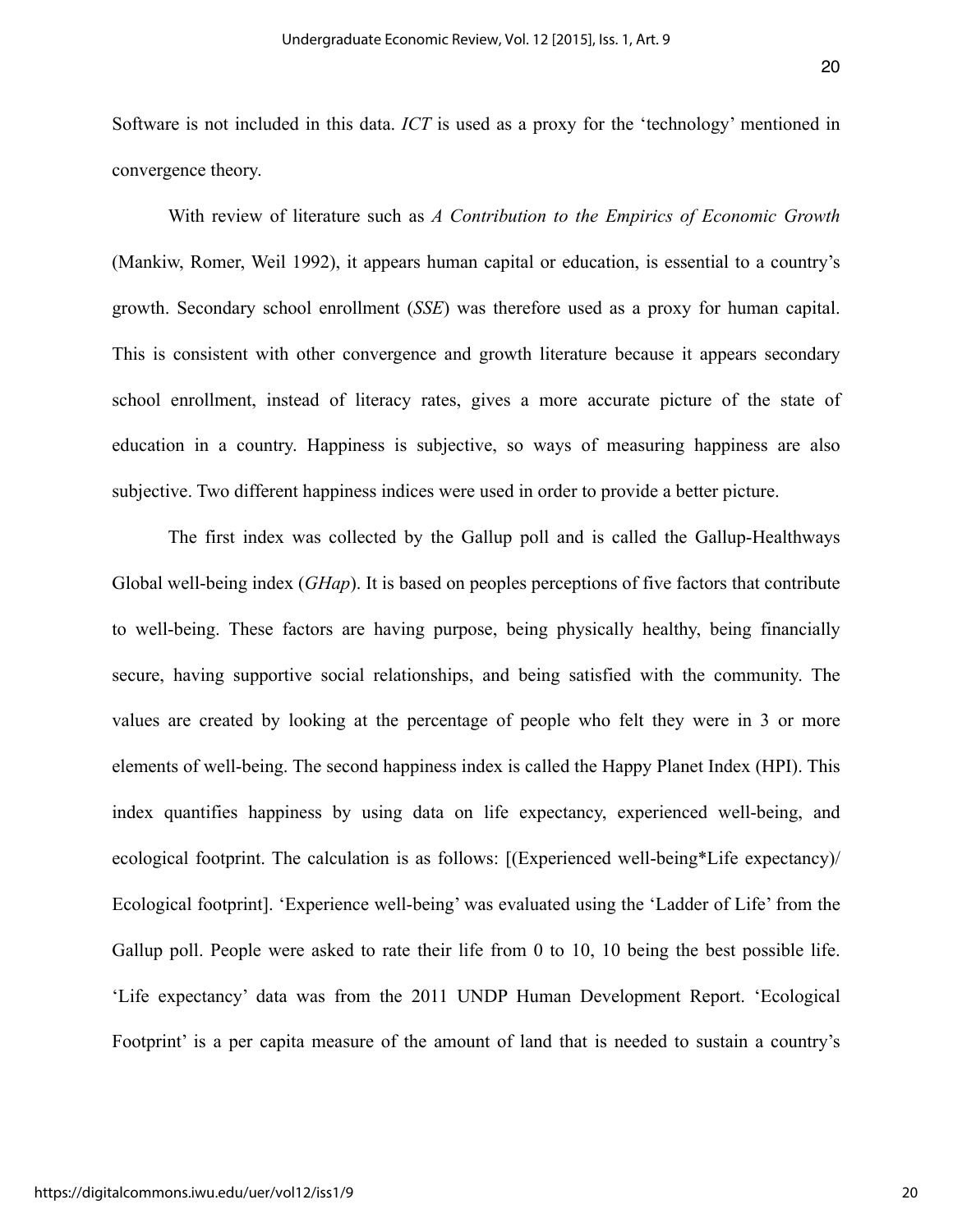consumption practices, measured in global hectares which represents a hectare of land with average productive bio capacity. The total index is rated from 0 to 100, with 89 as the target set.

 Table 1.1 shows the expected signs of the independent variables. It is expected that all the independent variables apart from the happiness indices will contribute positively to GDP per capita.

| Table 1.1 (expected signs)  |                                               |                      |  |  |  |  |
|-----------------------------|-----------------------------------------------|----------------------|--|--|--|--|
| <b>Independent Variable</b> | <b>Definition</b>                             | <b>Expected Sign</b> |  |  |  |  |
| <b>KOF</b>                  | Globalization Index                           | $^{(+)}$             |  |  |  |  |
| <b>FDI</b>                  | Foreign Direct Investment                     | $(+)$                |  |  |  |  |
| <b>ICT</b>                  | Information Technology as a % of<br>imports   | $^{(+)}$             |  |  |  |  |
| <b>SSE</b>                  | <b>Secondary School Enrollment</b>            | $^{(+)}$             |  |  |  |  |
| <b>GHap</b>                 | Gallup-Healthways Global Well-<br>Being Index | $(\textnormal{-})$   |  |  |  |  |
| <b>HPI</b>                  | <b>Happy Planet Index</b>                     | $(-)$                |  |  |  |  |

Table 1.2 shows the regression statistics:

| Table 1.2 (regression results) |                                              |             |         |        |  |  |
|--------------------------------|----------------------------------------------|-------------|---------|--------|--|--|
| Independent<br><b>Variable</b> | <b>Definition</b>                            | Coefficient | t-score | P >  t |  |  |
| <b>KOF</b>                     | Globalization Index                          | 773.4       | 5.34    | 0.000  |  |  |
| <b>FDI</b>                     | Foreign Direct Investment                    | $7.25*10-8$ | 2.25    | 0.027  |  |  |
| <b>ICT</b>                     | Information Technology as a %<br>of imports  | $-673.1$    | $-2.16$ | 0.033  |  |  |
| <b>SSE</b>                     | <b>Secondary School Enrollment</b>           | 34.9        | 0.41    | 0.682  |  |  |
| <b>GHap</b>                    | Gallup-Healthways Global<br>Well-Being Index | 577.9       | 3.80    | 0.000  |  |  |
| <b>HPI</b>                     | <b>Happy Planet Index</b>                    | $-546.6$    | $-316$  | 0.002  |  |  |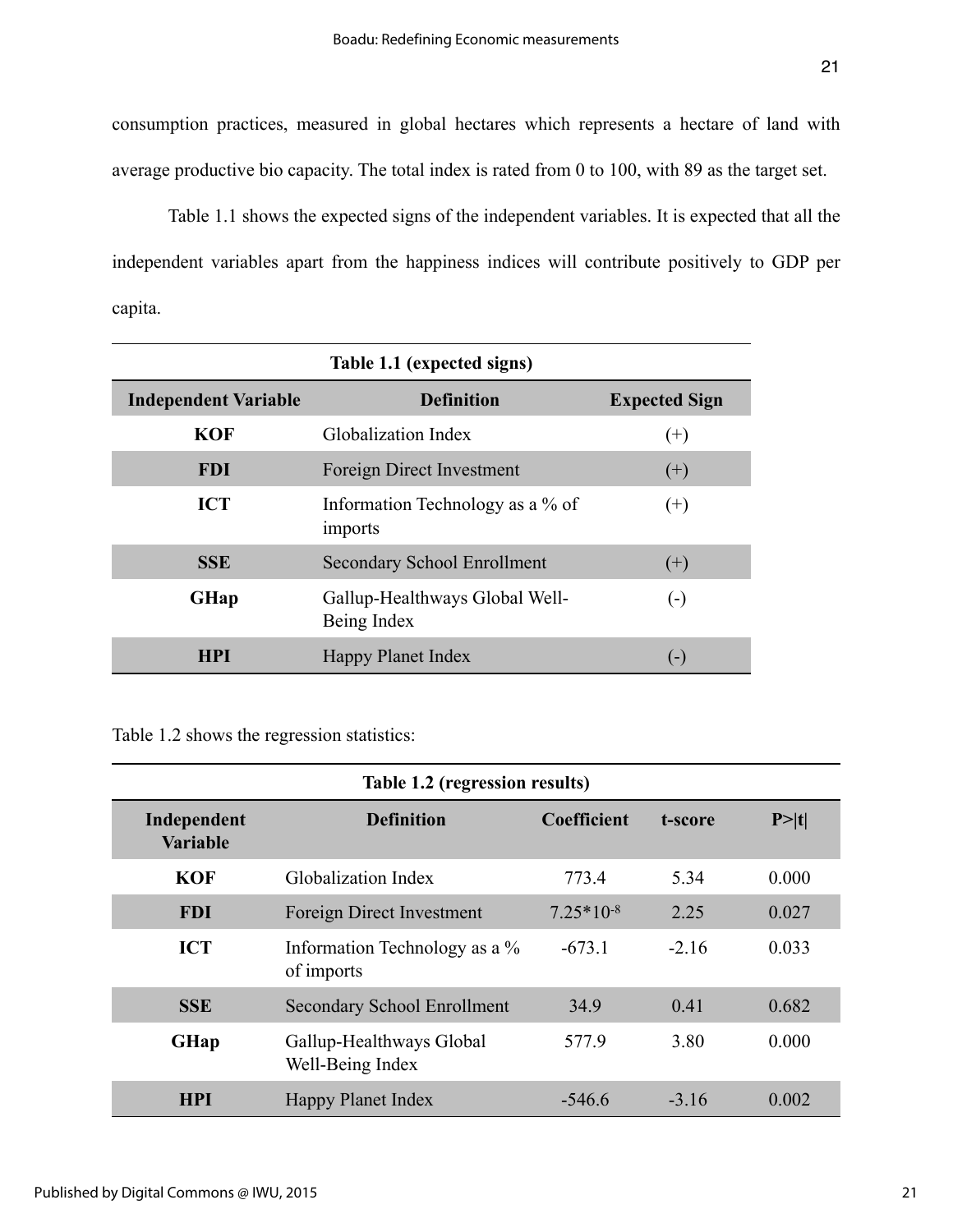The regression has an acceptable R-squared value of 61.96%. Coupled with a high F value of 26.06 we can say the regression has a good overall fit. All independent variables except *SSE* are significant. This means no real initial interpretation can be made about secondary school enrollment's impact on GDP per capita. Globalization, foreign direct investment, and the Gallup-Healthways Global Well-Being Index appear to increase GDP per capita. However ICT as a percentage of imports and the Happy Planet index decrease GDP per capita.

 The regression results gave reason to check for any statistical problems. Due to some unexpected t-scores and signs the regression was tested for multicollinearity. It was also tested due to the possibility of the two happiness variables being related. The Variance inflation factor (VIF) test was employed. With the highest VIF value of 3.18 out of 5 and a mean VIF of 1.98, we can assume there is no severe multicollinearity. Lastly the regression was tested for serial correlation and heteroskedasticity. Although serial correlation is tested mostly in times series, it is tested to ensure correct hypothesis testing. The Durbin-Watson test was used and with a value of 2.01 it is safe to say the regression does not have serial correlation.

 Heteroskedasticity was also tested due to large variations in various countries' GDP per capita. The Breusch-Pagan test was used, and it returned a chi-squared of 39.09 and a probability of 0.0000. Therefore the null hypothesis of homoscedasticity can be rejected, and therefore as suspected, there is strong heteroskedasticity in this regression. To solve for heteroskedasticity the robust standard errors was used. The results are shown in Table 1.3. Use of robust standard errors does not reveal significant changes in the significance of SSE. Further work will be done to find a better proxy for human capital. In conclusion, globalization, foreign direct investment, and the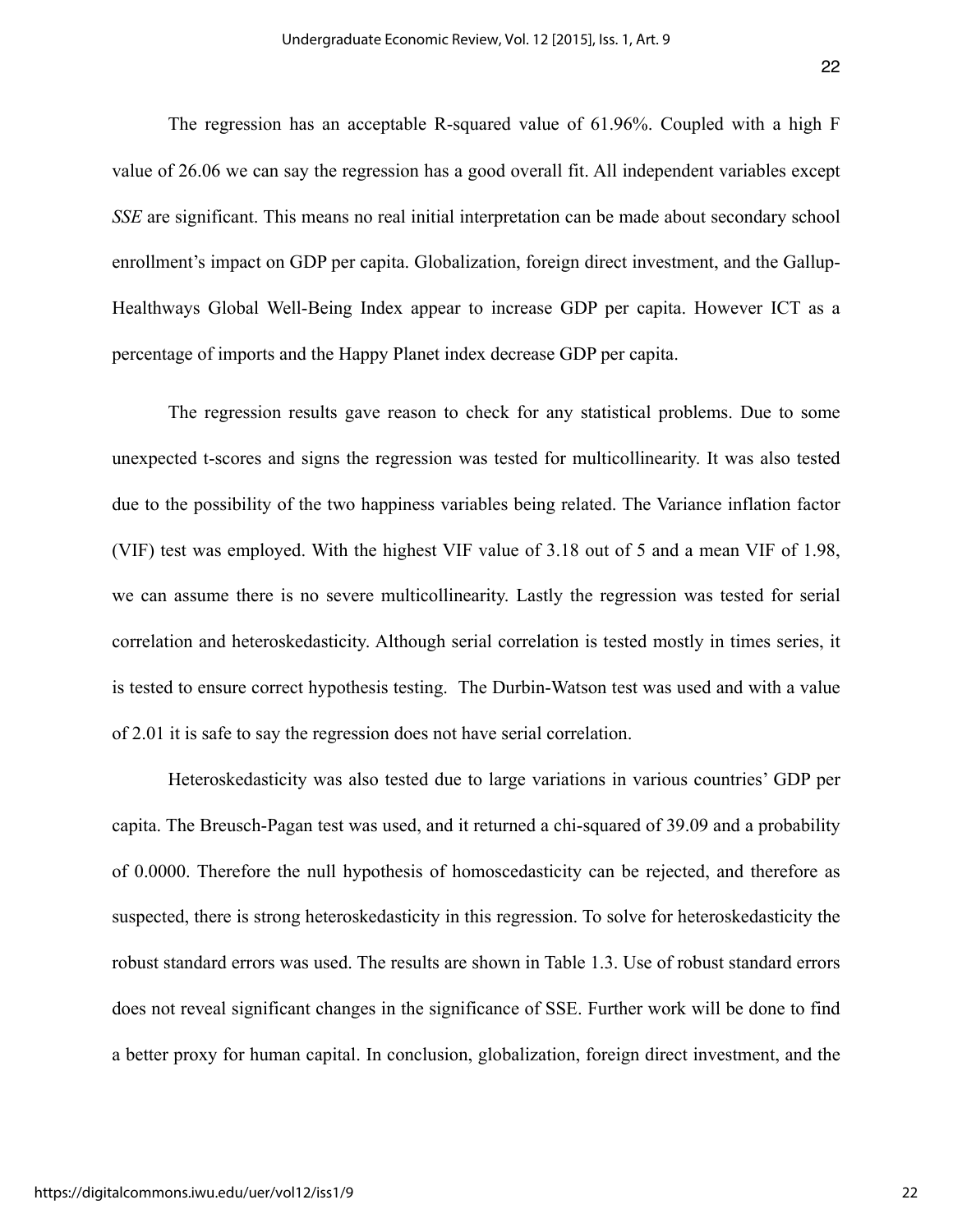gallup-healthways global well-being index contribute positively to GDP per capita. However ICT as a percentage of imports and the happy planet index contribute negatively to GDP per capita.

| Table 1.3 (with robust standard errors) |                                                      |                    |         |        |  |  |
|-----------------------------------------|------------------------------------------------------|--------------------|---------|--------|--|--|
| Independent<br><b>Variable</b>          | <b>Definition</b>                                    | <b>Coefficient</b> | t-score | P >  t |  |  |
| <b>KOF</b>                              | <b>Globalization Index</b>                           | 773.4              | 5.24    | 0.000  |  |  |
| <b>FDI</b>                              | Foreign Direct Investment                            | $7.25*10-8$        | 2.52    | 0.013  |  |  |
| <b>ICT</b>                              | Information Technology as a<br>percentage of imports | $-673.1$           | $-2.46$ | 0.016  |  |  |
| <b>SSE</b>                              | <b>Secondary School Enrollment</b>                   | 34.9               | 0.53    | 0.598  |  |  |
| <b>GHap</b>                             | Gallup-Healthways Global<br>Well-Being Index         | 577.9              | 3.26    | 0.002  |  |  |
| <b>HPI</b>                              | <b>Happy Planet Index</b>                            | $-546.6$           | $-2.98$ | 0.007  |  |  |

#### **Analysis and Conclusion**

The purpose of this research paper was to investigate alternative ways of viewing and measuring economic success. Globalization, foreign direct investment, ICT as a percentage of trade imports, secondary school enrollment, and happiness levels of 103 countries from different parts of the worlds were explored and analyzed with the use of a literature review, a conceptual framework, economic theory, and OLS, to determine whether or not, and to what extent they impacted their respected GDP per capita levels. This gave a true look at how traditional economic measurements reported the status of a country, and how more non-traditional ones fared when compared such measurements. The reason for including happiness in this research is to challenge the way economic measures assume people's monetary status is all their well-being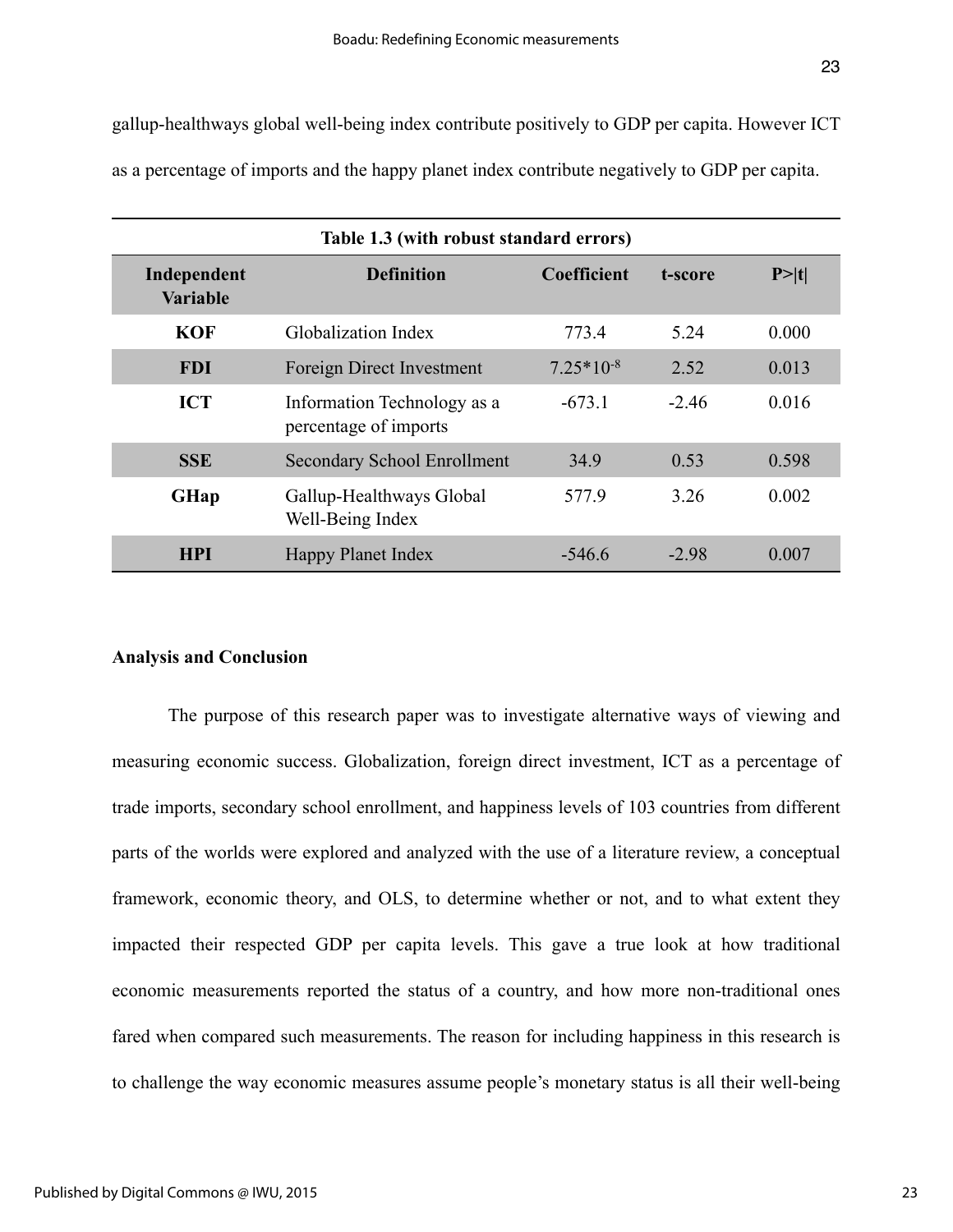is composed of. This paper does not suggest alternative measurements of countries' economic status, but rather brings to attention an issue that if solved, could change the way economies are viewed, and most importantly the lives of their citizens.

Review of literature reveals that there are mixed opinions about whether developing countries will converge. Economists like Paul Romer (1994) believe the gap will widen, and others like Sala-i-Martin (2006) believe innovation and technological imitation (as convergence theory states) will increase growth rates and close the income gap. Elmawazini and Nwankwo (2013) and Stiglitz (2002) reveal in their research that globalization has actually widened the income gap between SSA and developed countries. These do not support the majority of studies conducted. For example, the international monetary fund, the World Bank, and Dollar (2005) believe globalization has had a positive impact on growth rates. This research joins the majority of studies in saying that since globalization has a significant impact on GDP per capita, it may encourage serious growth. Looking at how the KOF index is measured, it is hard to pinpoint exactly what countries need to do to increase globalization. However one certain thing is that countries should actively engage in the world economy to some degree.

The amount of foreign direct investment that a country attracts can be a good measure of how globalized the country is. This means foreign investors will be drawn to the country. Foreign direct investment in Asia, Africa, and America have increased noticeably between 1970 to 2012. With increases in GDP capita during that period in Africa being minimal and an astonishing 25% increase from 2002 and 2008 for Asia, it is apparent that increases in FDI does not guarantee similar increases in GDP per capita. Studies have shown that if a country has weak human and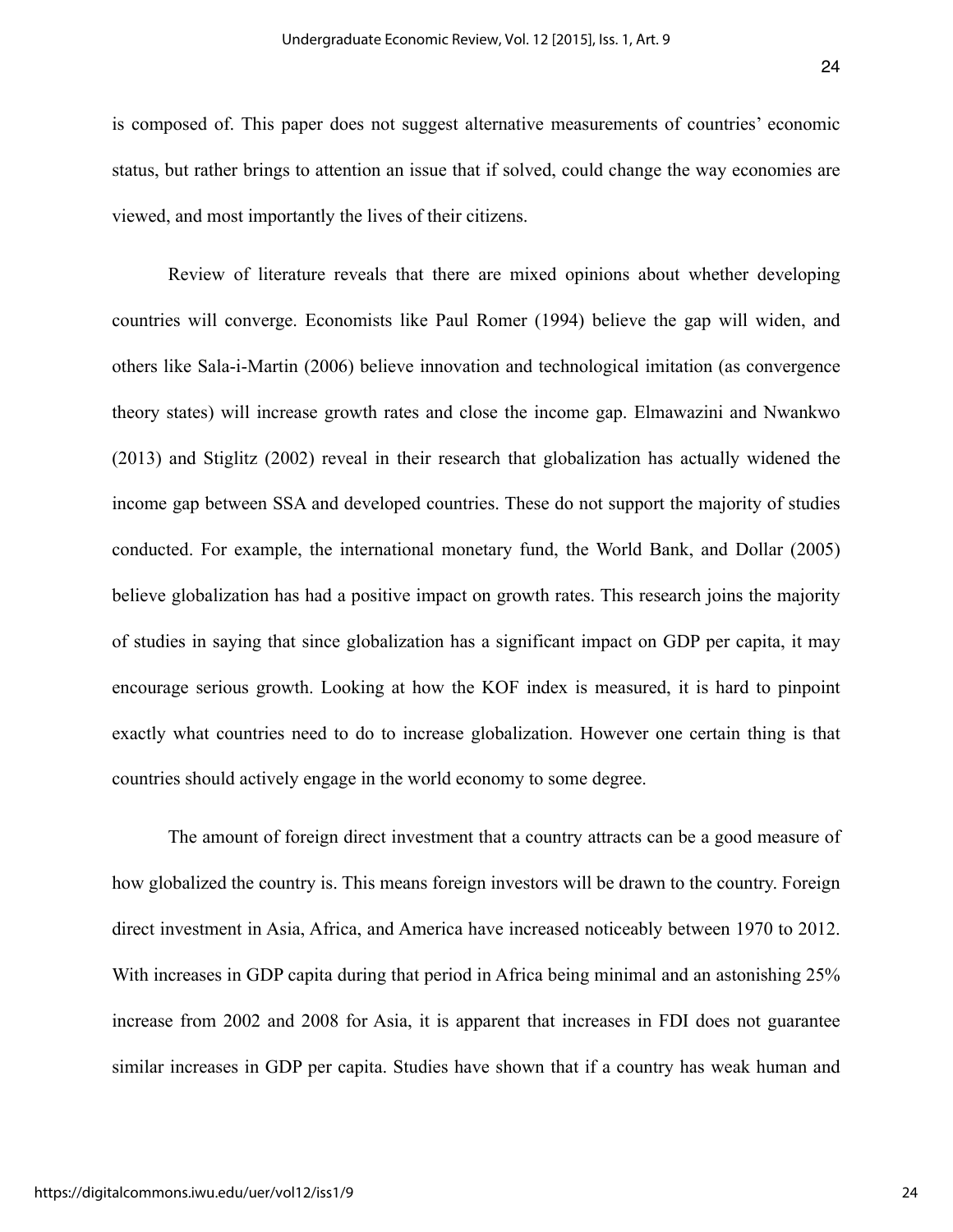technological capabilities, FDI will have no positive impact on their economy. Results of this study show that a \$1 increase in FDI will result in a minute \$7.25\*10-8 increase in GDP per capita. This shows that although FDI does not negatively impact GDP per capita, it does not increase it significantly either. However countries are encouraged to allow FDI as it leads to many like things like globalization which this study has shown to increase GDP per capita significantly.

In this research secondary school enrollment rates was used as a proxy for human capital. Although economic theory and empirical studies have shown the increases in this proxy encourage growth, this study is unable to give a conclusion on the matter due to the insignificance of the variable *SSE*. A possible solution that will be considered in future research is the use of a different functional form. As mentioned, ICT as a percentage of trade imports was used as a proxy for the 'technology' in convergence theory. Results show that a 1% increase in ICT as a percentage of imports decreases GDP per capita by \$673.1. This contradicts the theory presented by the Solow-Swan model as seen in the conceptual framework. However this could be attributed to the fact it may not be a perfect proxy of the technology absorption proposed in convergency theory.

 The inclusion of happiness in this study is ironically meant to point the flaws in measurements such as GDP capita and encourage the fusion of well-being into such measurements. In the literature review it was seen that countries like Bhutan and China have taken the first leap in finding such a measurement. This research finds that the Gallup-Healthways Global Well-Being Index seems to be positively correlated with GDP per capita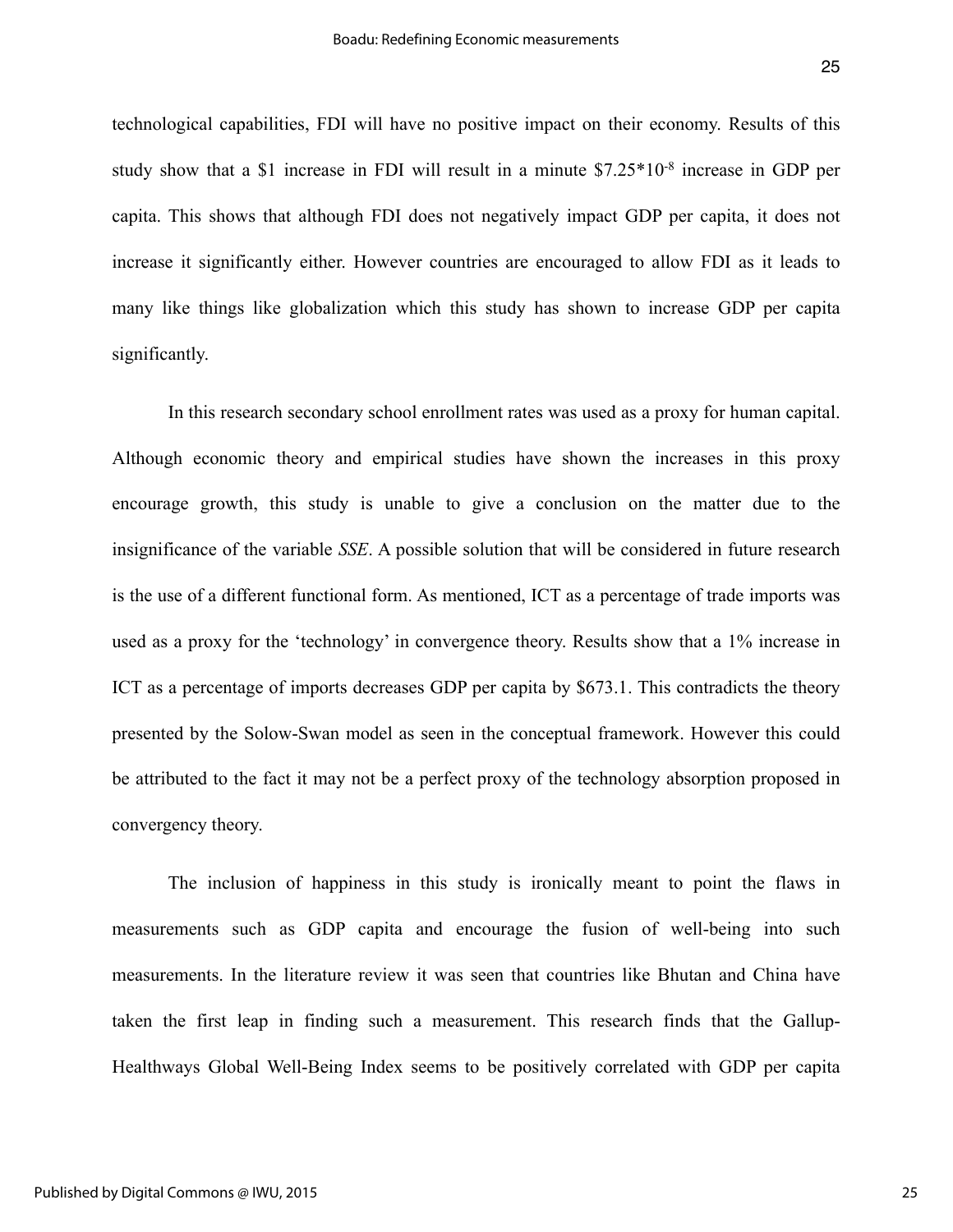

**Figure 4: 'Well-being' aspect of the HPI** 

whereas the Happy planet index is not. This shows that well-being and happiness levels may have nothing to do with GDP per capita levels. In other words, rich people may not necessarily always be the happiest people. This what the initial hypothesis of happiness being inversely related to GDP per capita is based on. Personal experience has revealed that the most visibly happy people are third world citizens. Being poor and witnessing extreme poverty forces people focus on the things that truly matter in life.

 Figure 4 shows exclusively the "well-being" portion of the HPI graphically. This is when people were asked to rate their life from 0 to 10, 10 being the best possible life. Dark red represents the least happy, amber represents the middle, bright green shows the most happy, and gray represents countries that no data was gathered from. We see a country like the USA with a similar well-being value to a country like Thailand which has 11% of US GDP per capita. This shows that there are other factors that constitute happiness aside from wealth. This reiterates the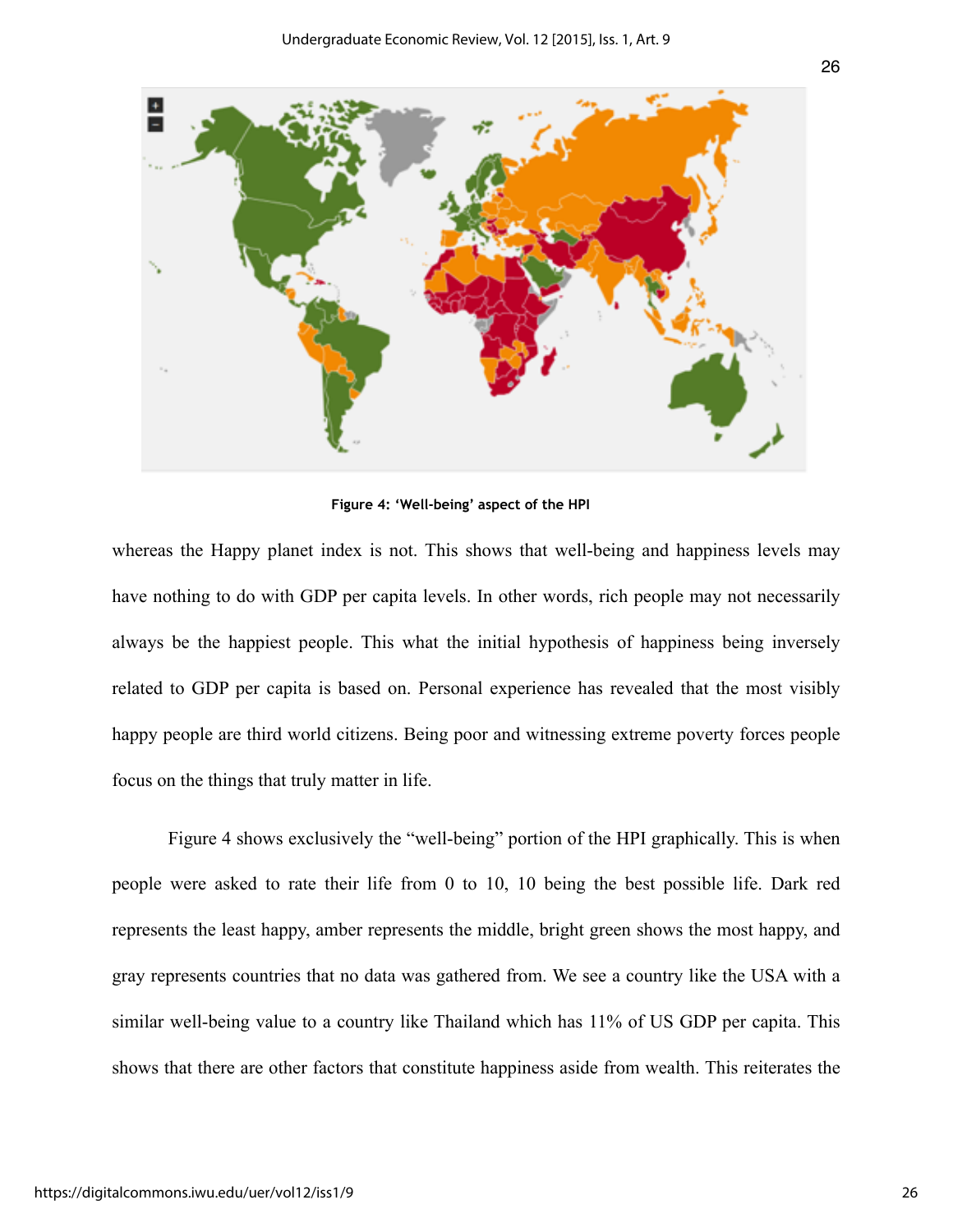problem of finding a good economic measurement that includes well-being. However I think taking the first step is what's important, and with time we will focus on increasing a country's wealth without decreasing the well-being of its citizens. Leaders need to dedicate themselves to maximizing the well-being of their people, no matter the cost.

According to the Solow-Swan model, technological transfers should bring about economic growth. However, there are equally important things like the implementation of social and political structures. Developing countries suffer from political systems that do not seem to work. Due to wars over natural resources in Africa (like diamonds in the case of Sierra Leone), there is no strong political structure. Why is a political structure important? Economic principles are only put in place if political leaders decide they are important. This assumes that political leaders are transparent and seek the greater good of the country. Unfortunately, this is not consistent with many developing countries. Corruption is a problem in these countries and there are many criminal cases of government officials siphoning resources into their own pockets. Hall and Jones (1996) emphasize that technology transfers and foreign investment are also greater when economic institutions are stable.

The Solow-Swan model suggests that decreasing population growth could increase capital stock. Developing countries tend to have higher birth rates than developed countries. Experience suggests that parents in poorer countries attempt to have as many children to ensure a higher percentage of success among them. This is because without good social programs parents rely heavily on their children for their retirement plans. History also suggests that male children are chosen to attend school because they are assumed to yield a higher return. Therefore,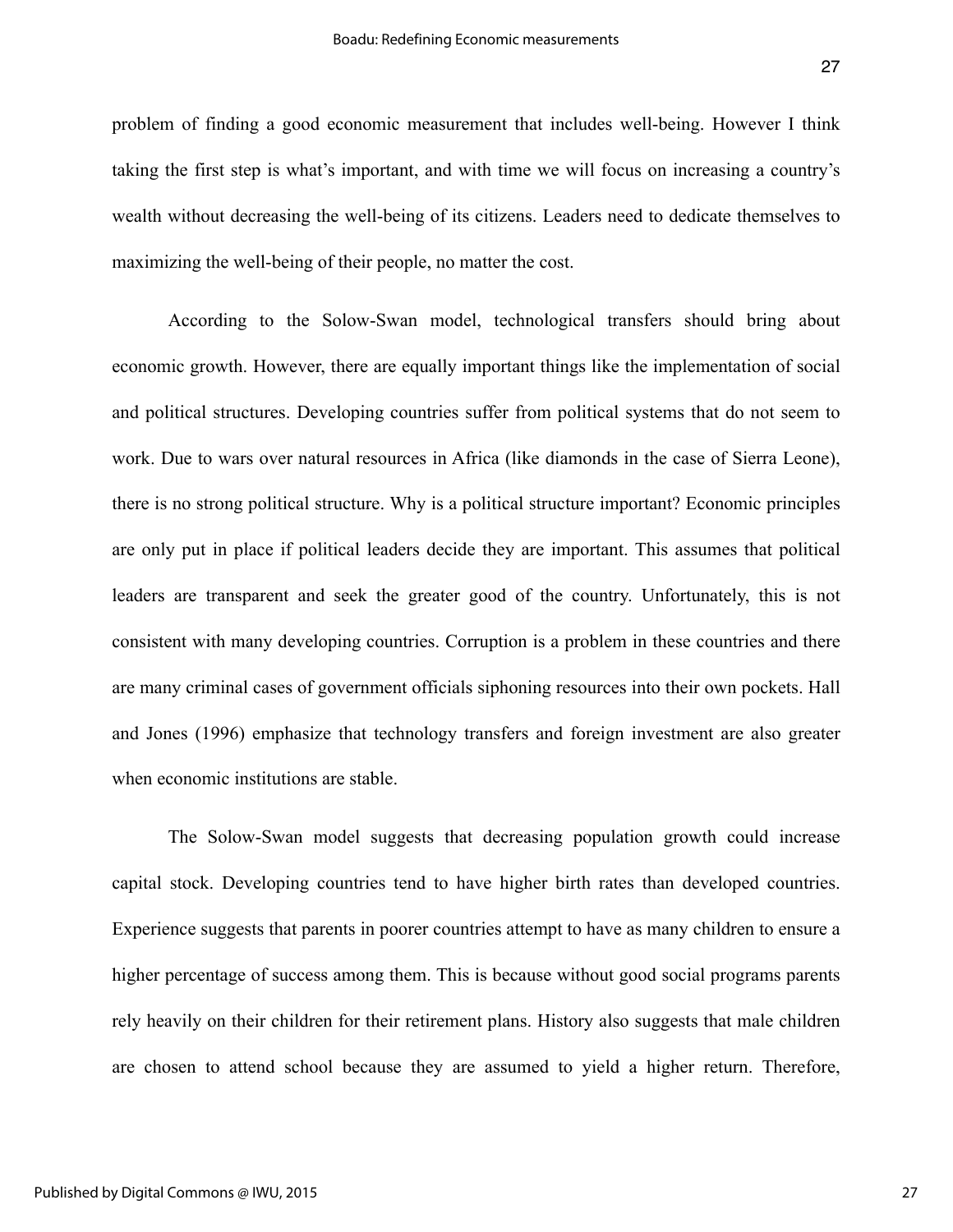countries could devote resources to healthcare education about birth control to reduce the population growth rate.

The outflow of human capital from developing countries is another area worth investigating. Many individuals make the decision to leave their countries in search of 'greener pastures.' These individuals end up contributing (taxes, know-how, etc) immensely to the destination country and some even forsake their home country. As discussed in this paper and other literature, human capital is essential to economic growth. Therefore, if developing countries could find a way of retaining this human capital, growth will be even more likely. I believe if a country shows potential of economic growth the retention rate of such individuals will increase. In future research, migration of essential human capital will be tested to ascertain its effect on GDP per capita. I have immense positivity and hope that developing countries like Ghana, of which I'm a citizen, can not only experience consistent economic growth, but potentially attain the same level of wealth indicators as developed countries without negatively impacting the well-being of its people.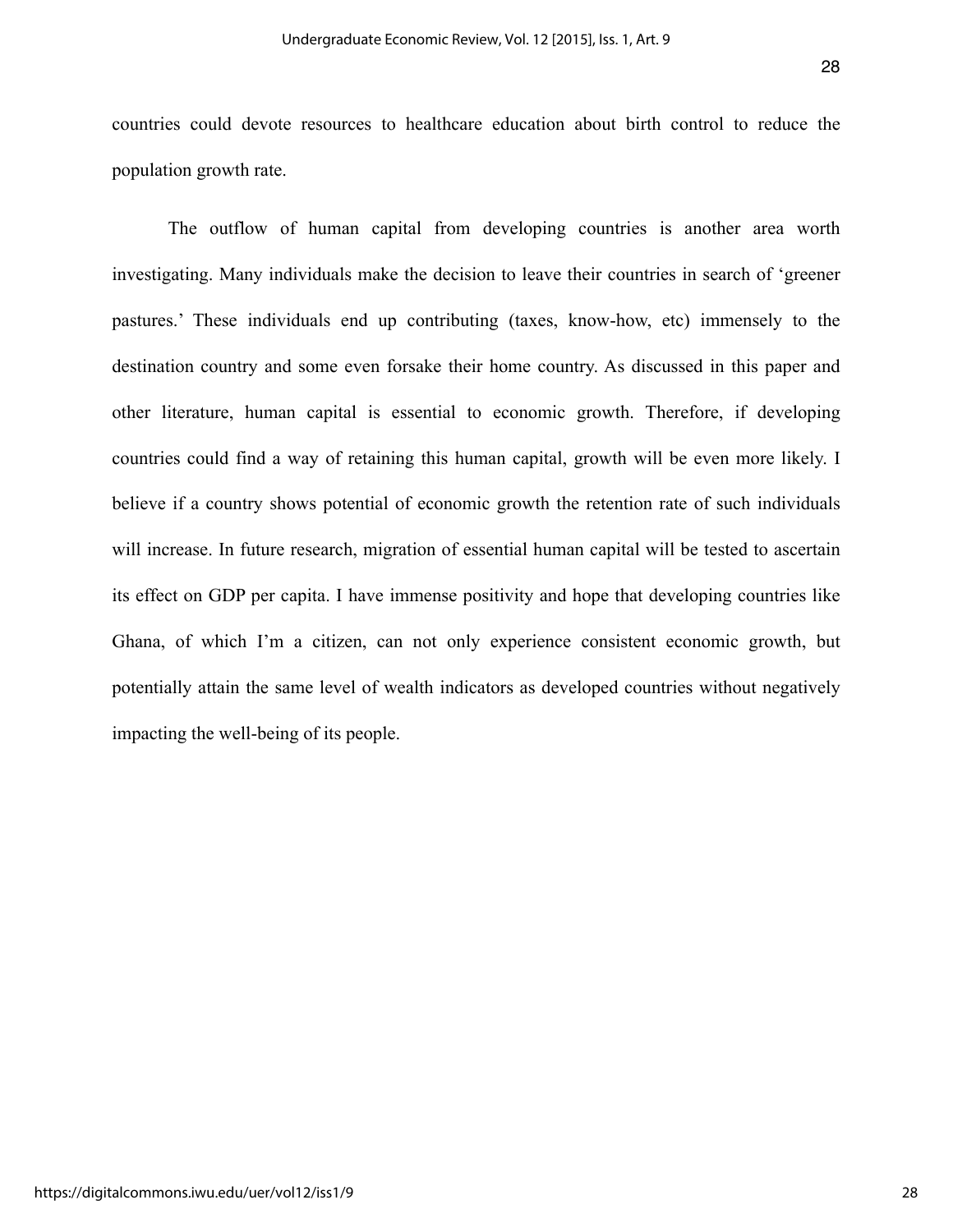#### **Bibliography**

Adams, Samuel. "Globalization and Economic Growth in Sub Sahara Africa."*Intech*.Intech, n.d. Web. 08 Apr. 2014. <http://www.intechopen.com/books/globalization--today--tomorrow/ globalization-and-economic-growth-in-africa>.

Baumol, J. W. "Productivity Growth, Convergence, and Welfare: What the Long-run Data Show." *American Economic Review* 76 (1986): 1072-085. Web.

Boarini, Romina, Asa Johansson, and Marco M. D'Ercole."Alternative Measures of Well-Being."*OECD Economics Department Working Papers* 476 (2006): n. pag. *OECD ILibrary*. OECD, 30 Jan. 2006. Web. 21 Apr. 2015. <http://www.oecd-ilibrary.org/economics/ alternative-measures-of-well-being\_832614168015>.

Chou, Yuan K. "Convergence: Do Poor Countries Tend to Catch Up with the Rich?" *The Australian Economic Review* 35.2 (2002): 221-26. *Business Source Premier*. Web.<http:// onlinelibrary.wiley.com.trmproxy.mnpals.net/journal/10.1111/%28ISSN%291467-8462/ issues>.

De Long, J. Bradford. "Productivity Growth, Convergence, and Welfare]."*The American Economic Review* 78.5 (1988): 1138-154. *JSTOR*.Web. 08 Apr. 2014. <http://www.jstor.org/ stable/10.2307/1807174?ref=search-gateway:9483ab089b950197324fad86dab5a6fa>.

Dollar, D. "Globalization, Poverty, and Inequality since 1980."*The World Bank Research Observer* 20.2 (2005): 145-75. Print.

Elmawazini, Khaled, and Sonny Nwankwo."Globalisation and Income Gap between Rich and Poor Nations."*Economic Issues* 18.2 (2013): 19-40. *EBSCO MegaFILE*.Web.

Gholipour, Bahar. "This Is How 135 Nations Fare on Happiness." *LiveScience*.TechMedia Network, 16 Sept. 2014. Web. 19 Apr. 2015. <http://www.livescience.com/47863-countrieshappiness-rank.html>.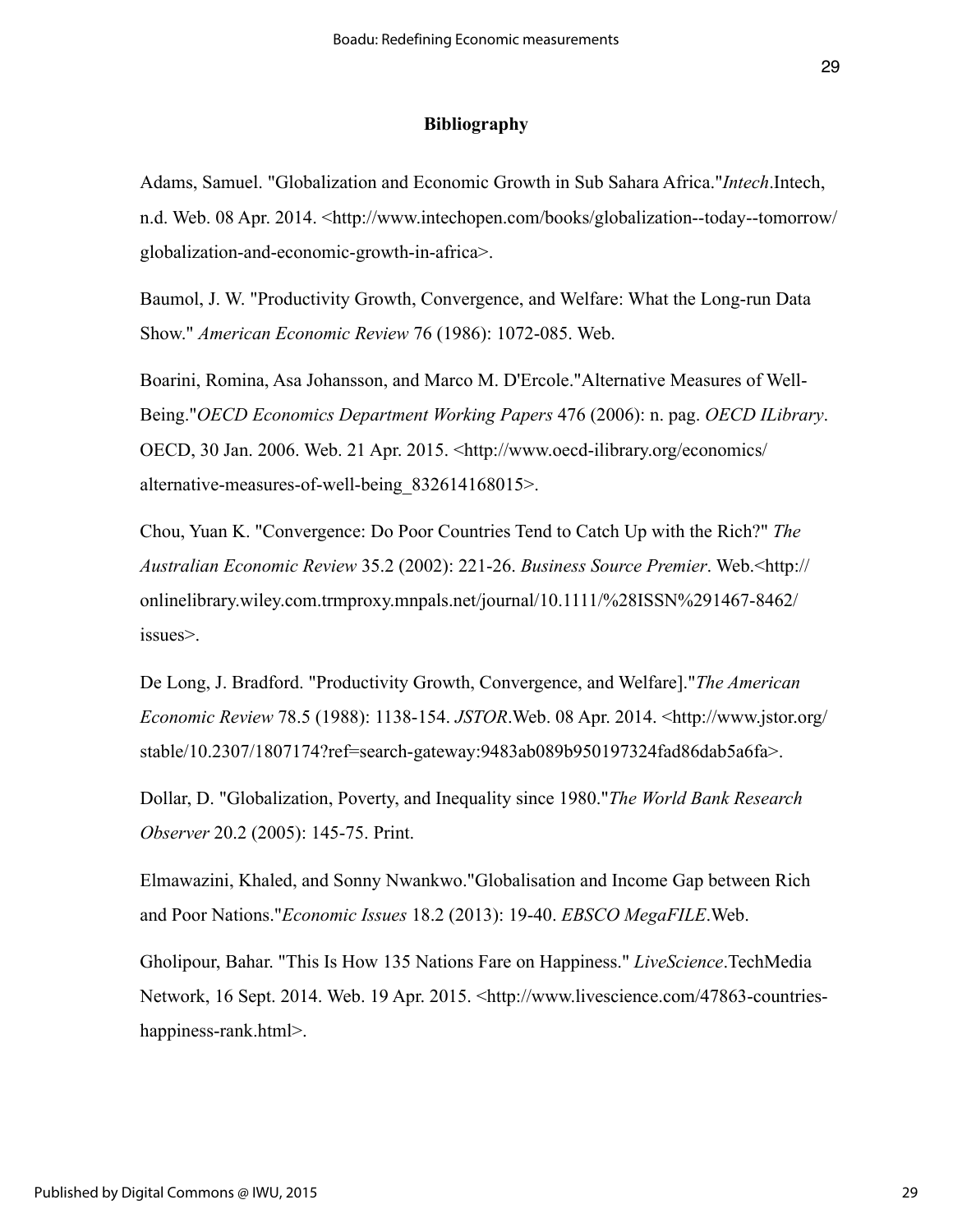Gholipour, Bahar. "World's Happiest Country Is ... (Hint: It Has a Canal)." *LiveScience*.TechMedia Network, 16 Sept. 2014. Web. 19 Apr. 2015. <http:// www.livescience.com/47865-happiest-countries-revealed.html>.

"Green GDP Accounting Study Report 2004 Issued." *China.org.cn*. China.org.cn, 12 Sept. 2012. Web. 19 Apr. 2015.  $\langle$ http://www.china.org.cn/english/environment/180850.htm>.

Hall, R. E., and C. I. Jones."The Productivity of Nations."*National Bureau of Economic Research* (1996): Web.

Kendrick, John W. "The Formation and Stocks of Total Capital." *The Journal of Economic History* 38.02 (1978): 572-73. Print.

"KOF Index of Globalization."*KOF Index of Globalization*.ETH Zurich, n.d. Web. 08 Apr. 2014. <http://globalization.kof.ethz.ch/>.

"Maddison Historical GDP Data."*WorldEconomics*.Economic& Financial Publishing, 2014.Web. 08 Apr. 2014. <http://www.worldeconomics.com/Data/MadisonHistoricalGDP/ Madison%2520Historical%2520GDP%2520Data.efp>.

Maddison, Angus. *Phases of Capitalist Development*. Oxford: Oxford UP, 1982. Print.

Mankiw, N. G., D. Romer, and D. N. Weil."A Contribution to the Empirics of Economic Growth."*The Quarterly Journal of Economics* 107.2 (1992): 407-37. Print.

"Happy Planet Index."*Happy Planet Index*.NEF, n.d. Web. 19 Apr. 2015.

Rodrik, D. "Comments on "Trade, Growth, and Poverty" by D. Dollar and A. Kraay."*Wheatherhead Center for International Affairs* (n.d.): Web. <http:// www.wcfia.harvard.edu/node/478>.

Romer, P. M. "The Origins of Endogenous Growth."*The Journal of Economic Perspectives* (1994): Web.

Sala-I-Martin, X. "The World Distribution of Income: Falling Poverty and ... Convergence, Period." *The Quarterly Journal of Economics* 121.2 (2006): 351-97. Print.